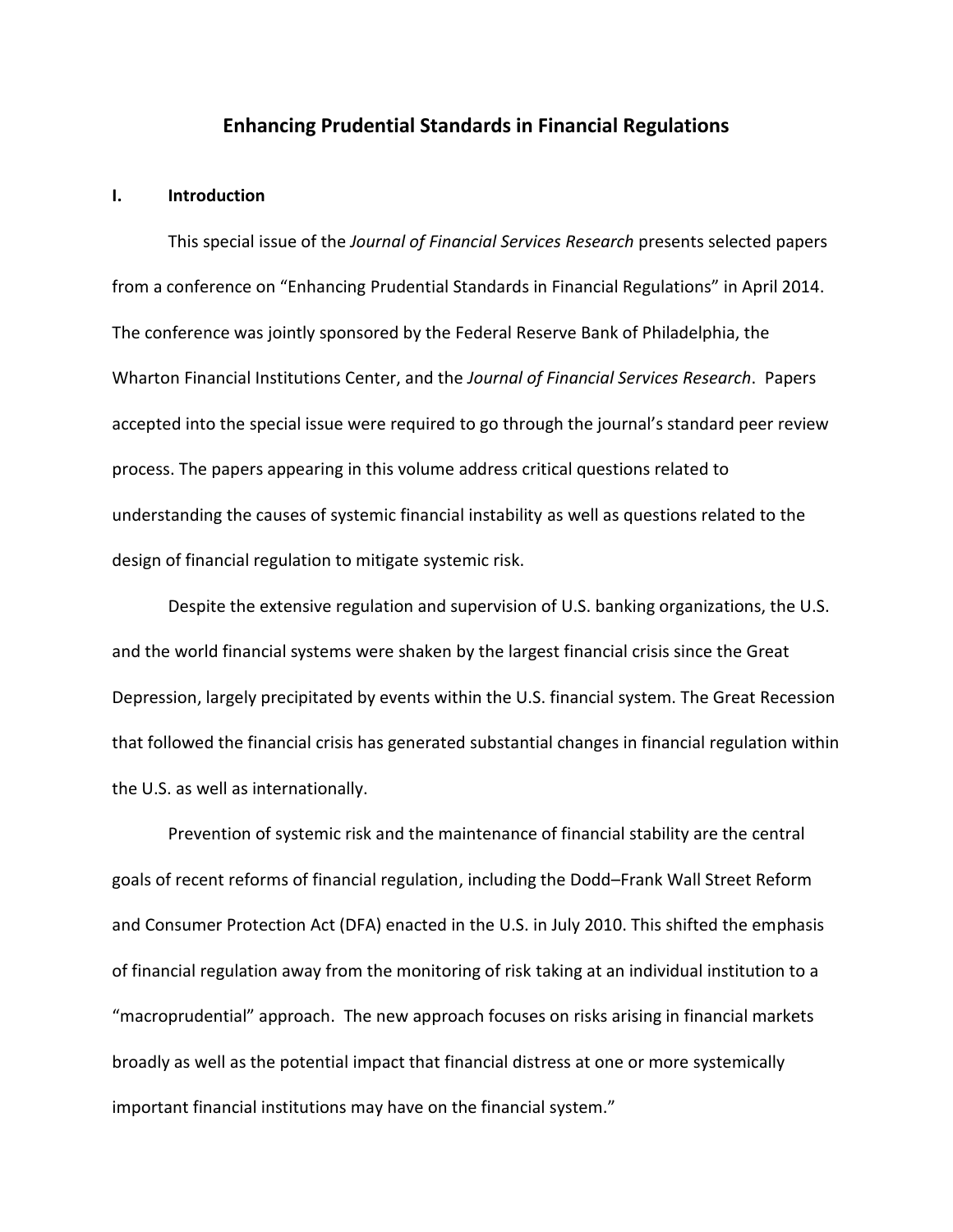Federal Reserve Governor Daniel Tarullo clearly articulated this new approach in a 2014 speech:

*Beyond the basic reaction that prudential regulation needed to be stronger and less subject to arbitrage, considerable support grew for the formerly minority view that regulation also needed to be firmly grounded in a macroprudential perspective explicitly directed at the stability of the financial system as a whole, not just at each regulated firm individually.* 1

While the goal of using regulation to maintain financial stability is clear, it is less obvious how to design a regulatory framework that achieves this objective while also promoting an efficient and innovative financial sector. The objective of the conference was to engender a robust exchange and discussion of leading scholars, regulators, and market participants on this vital subject of financial stability and regulatory reforms.

The DFA has been a landmark piece of legislation — the most sweeping reform of U.S. financial regulations since the Great Depression. While the DFA is U.S.-specific regulation, the Basel Committee on Banking Supervision has also enacted reforms intended to refocus financial regulation on containing systemic risk and maintaining financial stability. The DFA made promotion of financial stability an explicit goal for the Federal Reserve and created the Financial Stability Oversight Council as an interagency body responsible for oversight of U.S. financial stability. The DFA also expanded the scope of bank-like regulation to systemically important nonbank financial institutions and markets. The new regulatory regime includes enhanced prudential standards for systemically important financial institutions (SIFIs) that include requirements for stress testing, expanded regulatory reporting, and increased public disclosure

l

 $^1$  Governor Daniel Tarullo (February 25, 2014) also pointed out that the recent financial crisis had prompted increased attention on the relationship between monetary policy and financial stability. Similarly, then-Governor Jeremy C. Stein (March 21, 2014) supported the idea of explicitly incorporating financial stability considerations into a monetary policy framework. Moreover, Federal Reserve Chair Janet Yellen (July 2, 2014) noted that, in many ways, the pursuit of financial stability is complementary to the goals of price stability and full employment.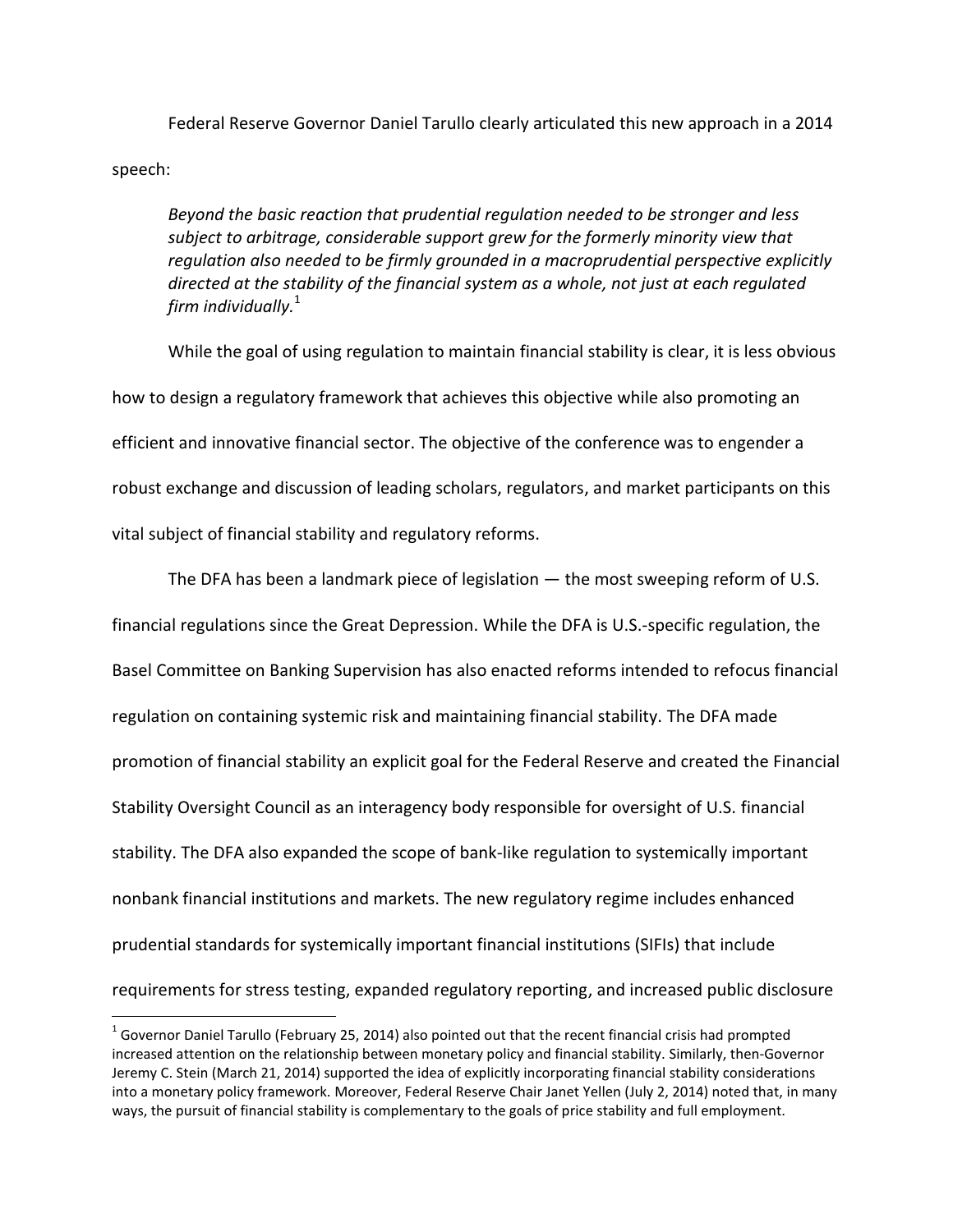of supervisory assessments of SIFIs. The new regulations also aimed to end the policy of toobig-to-fail (TBTF) by giving regulators new authority to resolve failing SIFIs. The fundamental questions/concerns in the process of regulation reforms are described below.

Concern about financial instability resulting from the failure of a SIFI led to the bailout policies known as TBTF. Many economists claim that TBTF policies create moral hazard problems (e.g. incentives for excessive risk taking) that were the causal factor for the financial crisis. Was TBTF, in fact, a causal factor of the crisis? Are the new resolution authorities contained in DFA sufficient to end TBTF and contain the systemic impact of the failure of one or more SIFIs?

Can we anticipate systemic risk events, and can regulatory reform effectively combat systemic risk? How can we determine whether a financial institution or a group of financial institutions are systemically important? Will the current changes in financial regulations be effective in enhancing financial stability? Are they sufficient, or should monetary and fiscal policy tools be used as well?

Stress testing has become a central component of the supervision of SIFIs. Are stress tests an effective method for enhancing financial stability? Would a stress-testing regime have prevented the mortgage and financial crises? Is increasing the scope, intensity, and complexity of financial regulation the right approach, or should we simplify regulation, increase transparency, and place greater reliance on market discipline? The new financial regulatory regime includes greater public disclosure by SIFIs as well as greater disclosure of supervisory assessments. For example, there is substantial disclosure of the results from supervisory stress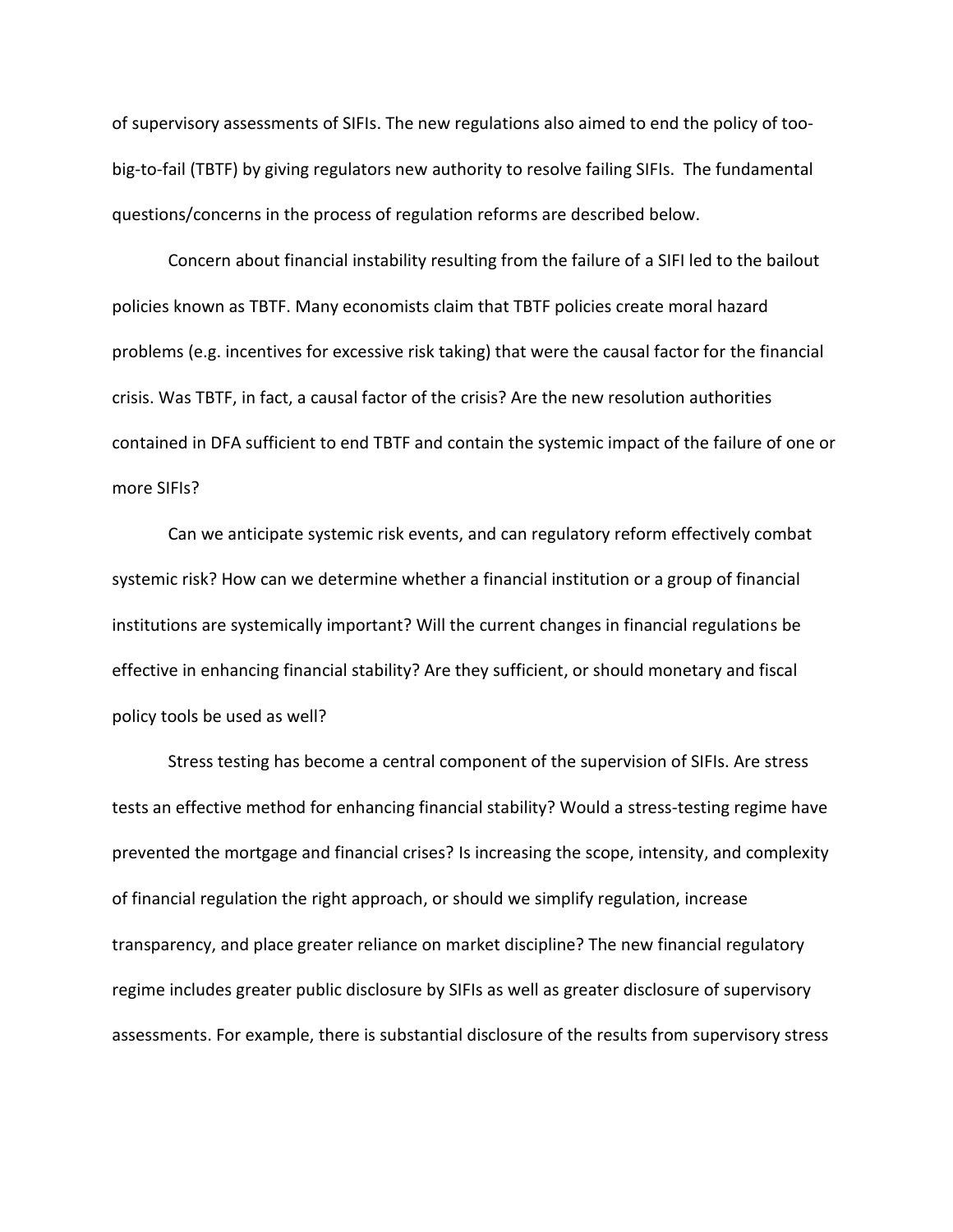tests. Does increased public disclosure of supervisory information enhance financial stability or generate greater instability?

Finally, the fall in housing prices and the associated large scale defaults in mortgages were the proximate cause of the financial crisis. Housing and housing finance play a central role in the economy, and many financial crises have been associated with downturns in housing. What reforms in housing and housing finance are necessary to promote economic growth and financial stability? What should be the future of Freddie Mac and Fannie Mae?

The remainder of this paper reviews how the papers in the special issue along with other presentations at the conference addressed these questions.

### **II. Did TBTF Cause the Financial Crisis, and Will Regulatory Reform End TBTF?**

The policy of TBTF has been a central issue for economists and policymakers for many years, and the term became popularized with the government's support of large financial firms during the recent crisis. However, the term *TBTF* is not always well defined, and the role of the policy as a causal factor in the crisis is a subject of debate.

One of the principle articles of faith in the TBTF discussion is that those companies considered TBTF have a lower funding cost due to the implicit government guarantee.<sup>2</sup> This argument is important for two reasons. First, it suggests that market discipline is less effective as investors do not appropriately price risk at TBTF firms. Second, it provides a rationale of why firms may choose to become large even if there are no economies of scale or scope.

The empirical analyses in the literature have differed significantly in relation to the size of the subsidy. For example, Brewer and Jagtiani (2013) estimate a large subsidy for those

 $2$  See, for example, Stern and Feldman (2009 and 2004).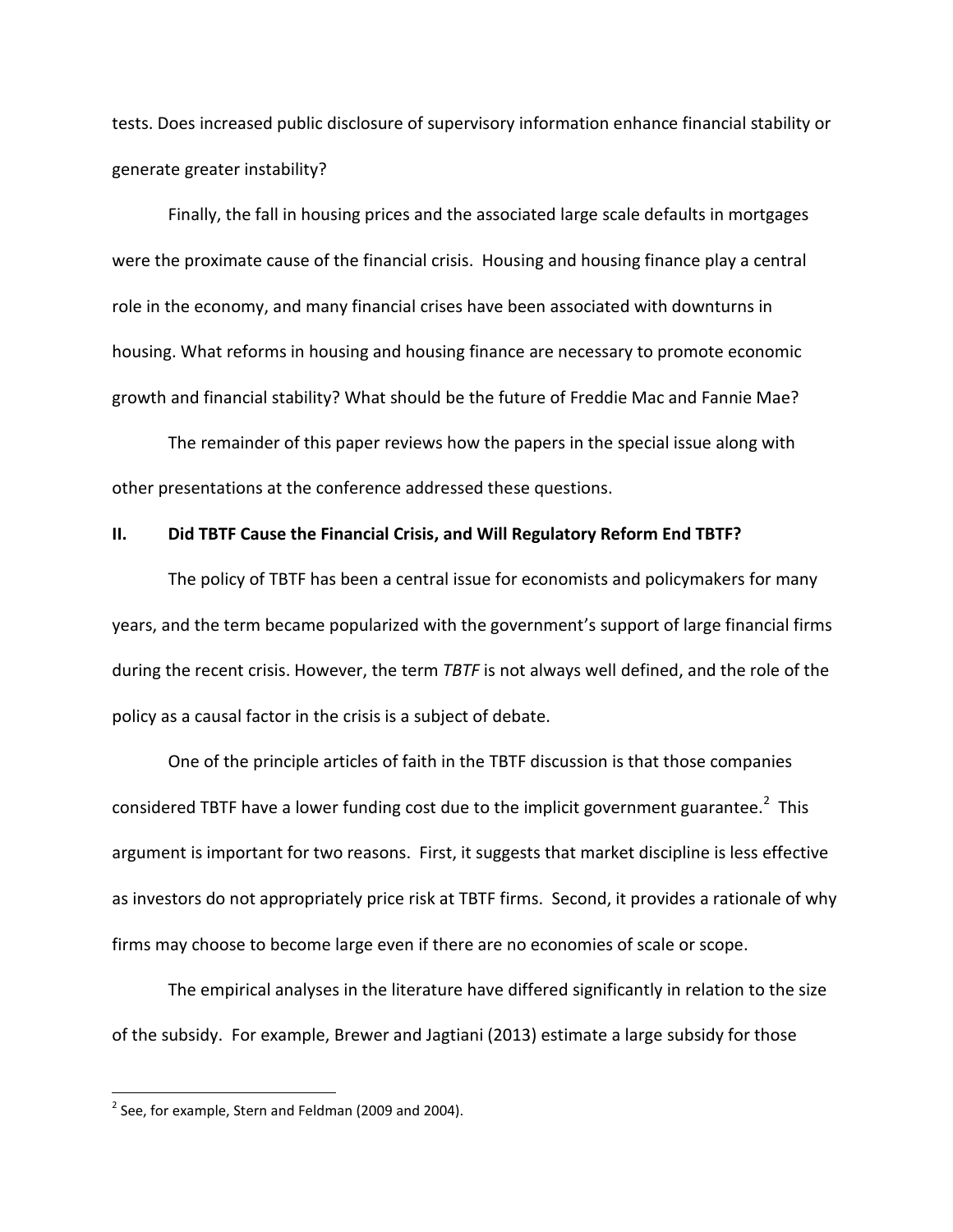banks that became TBTF through mergers and acquisitions. Randall Kroszner (2016, in this special issue) reviews the existing evidence and casts doubt about the reliability of the conclusions that the lower costs of funds at large banks is due to TBTF subsidies. Kroszner provides a simple taxonomy that categorizes empirical literature on TBTF subsidies into five categories: bond and CDS Spreads, credit ratings, deposits (looking at risk premiums on uninsured deposits), equity prices, and others.

The author then discusses key challenges faced by these studies: interpretation (or identification) of funding cost differences between large and small banks, the choice of time period, the choice of the sample, and the significant differences in the funding structures of large and small banks (e.g. the relative reliance market funding at large banks). In summary, Kroszner argues that existing studies are not convincing given the challenges outlined.

Kroszner suggests two particularly promising approaches for research. He notes that differential funding costs for larger firms exist outside of the banking industry. Thus, finding such a differential in banking is not necessarily evidence of implicit government support. He argues that a "difference in difference" approach might be able to address this identification problem. This would ask whether differentials in banking are greater than other sectors controlling for relevant risk factors.

The author also suggests using "natural experiments" that occur primarily as a result of changing regulation. For example, the paper discusses the expiration of the unlimited deposit insurance guarantee on non-interest bearing transactions accounts as a natural experiment. If larger bank depositors are still protected by implicit government support, then an expiration of this deposit insurance should have led to a flow of deposits from smaller to larger banks. This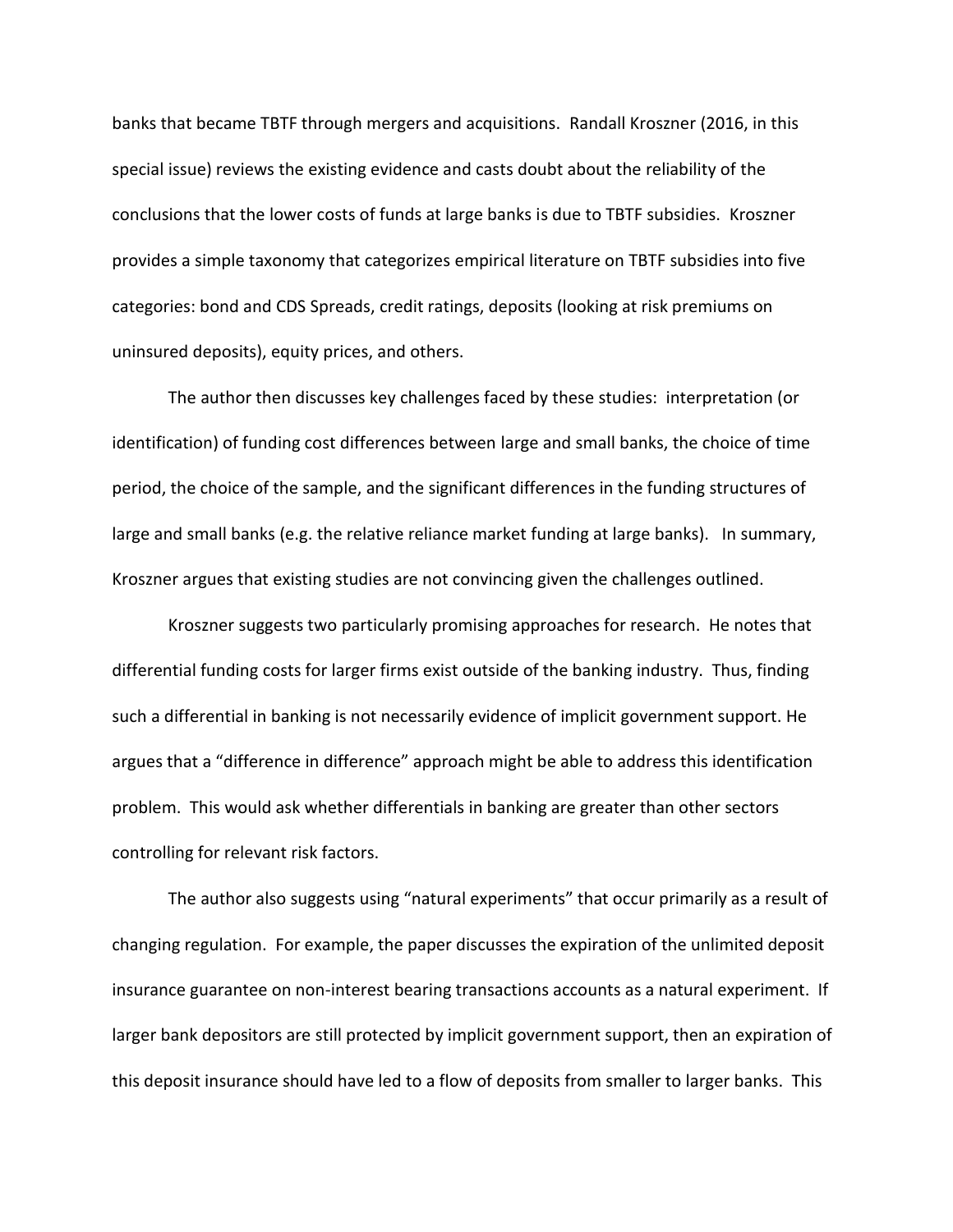did not occur and raises doubts about the underlying TBTF hypothesis, at least with regard to the perception of depositors. Kroszner points to these types of natural experiments as a promising approach for future research.

Carmassi and Herring (2016, in this special issue) focus on the issue of corporate complexity as a fundamental factor in generating systemic risk and creating incentives for the policy of TBTF. Reducing complexity is one of the principle goals of the new resolution authorities contained in the DFA.

To study how complexity has evolved within the financial system, the authors focus on the number of legal entities controlled by the top-level corporation in each of the twenty-nine banks designated as Global Systemically Important Banks (G-SIBs) by the Financial Stability Board in November 2013. The paper presents a time-series overview of the size and complexity of these G-SIBs and analyzes how regulations, tax incentives, and merger activity affect complexity. Interestingly, they find no general correlation between asset size and complexity. However, complexity is highly related to asset growth when growth is the result of merger activity and when complexity resulting from mergers is long lasting. They argue that there is no causal link between size and complexity and that policies aimed only at reducing asset size are unlikely to reduce complexity. They suggest that regulators consider how post-merger integration plans are designed to reduce complexity prior to approving a merger. More generally, the authors advocate for the importance of resolution planning regulations (living wills) as a lever for requiring reduced complexity at large banking organizations with the goal of reducing the systemic impact of bank financial distress and eliminating the policy of TBTF.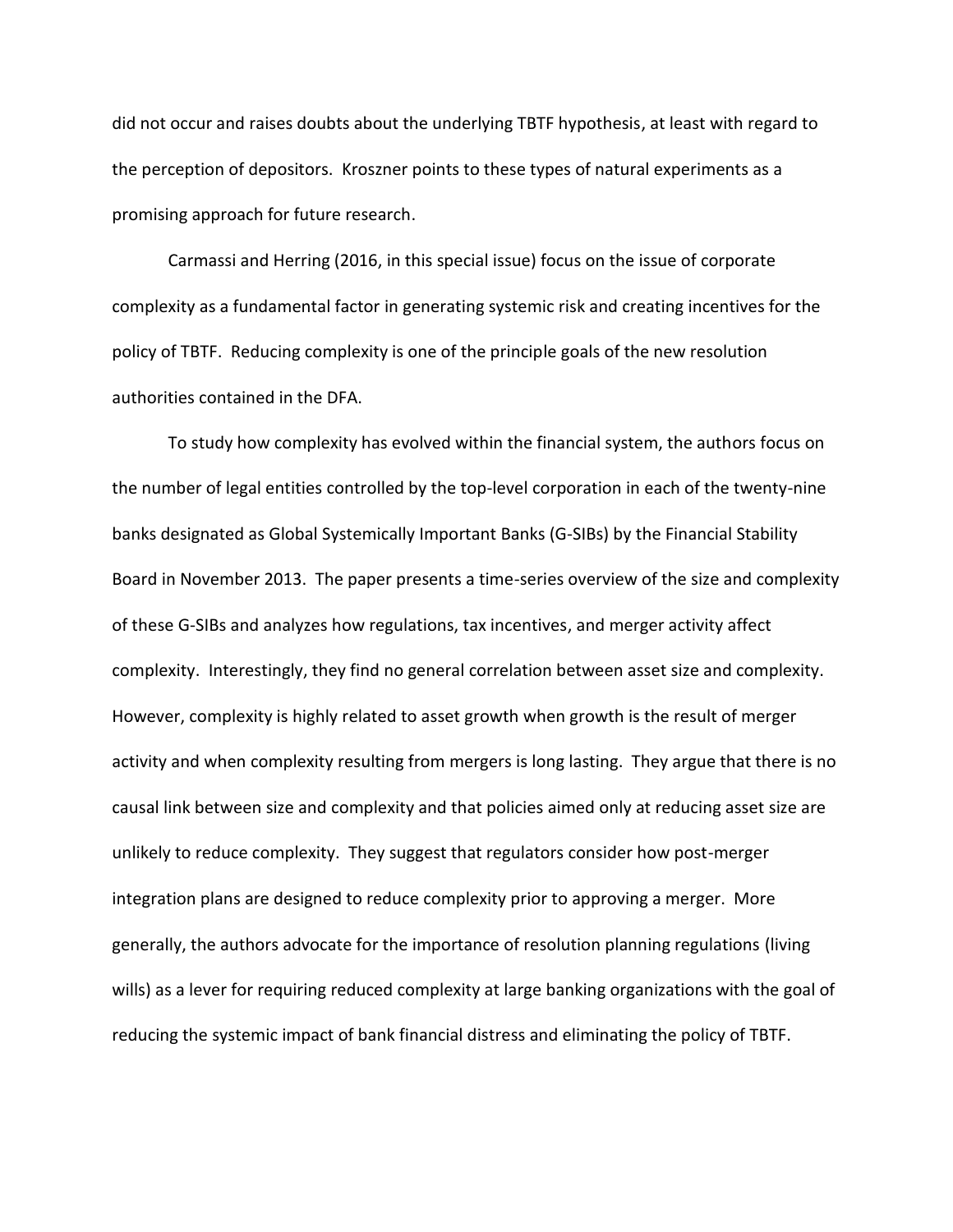Deniz Anginer presented his research— Acharya, Anginer, and Warburton (2015) — that is an example of the type of credit spread study discussed by Kroszner (2016). The paper examines the relationship between credit spreads and risk taking. Their results indicate that TBTF institutions have lower spreads than other institutions and that TBTF institutions have spreads that are less sensitive to risk.

Other speakers at the conference also addressed various aspects of TBTF. George Kaufman discussed various definitions of *TBTF* and noted that alternative definitions have different regulatory and policy implications such as too complex to fail, too important to fail, too interconnected to fail, too big to liquidate, or too big to prosecute.<sup>3</sup> Generic TBTF represents different things to different players with different beneficiaries and losers and uncertainty about "who" precisely is being bailed out, by whom, why, and at what cost.

Kaufman noted that while much of the public discussion of TBTF has focused on providing protection to taxpayers, the real issue goes beyond the source of funds used for a bailout. The possibility of a creditor bailout creates a moral hazard problem, no matter where the bailout funds originate. Ron Feldman, who also presented at the conference, added that the empirical evidence was mixed regarding moral hazard.

In his presentation, Ron Feldman pointed out that the evidence for moral hazard as a cause of the crisis was weak. He noted that even studies of credit spreads that found a TBTF subsidy generally found that spread differentials were small prior to the financial crisis. If moral hazard was the precipitating cause of the crisis, then one would expect to see a funding advantage to SIFIs prior to those firms becoming distressed.

 $3$  For more details of his discussion, see Kaufman (2014).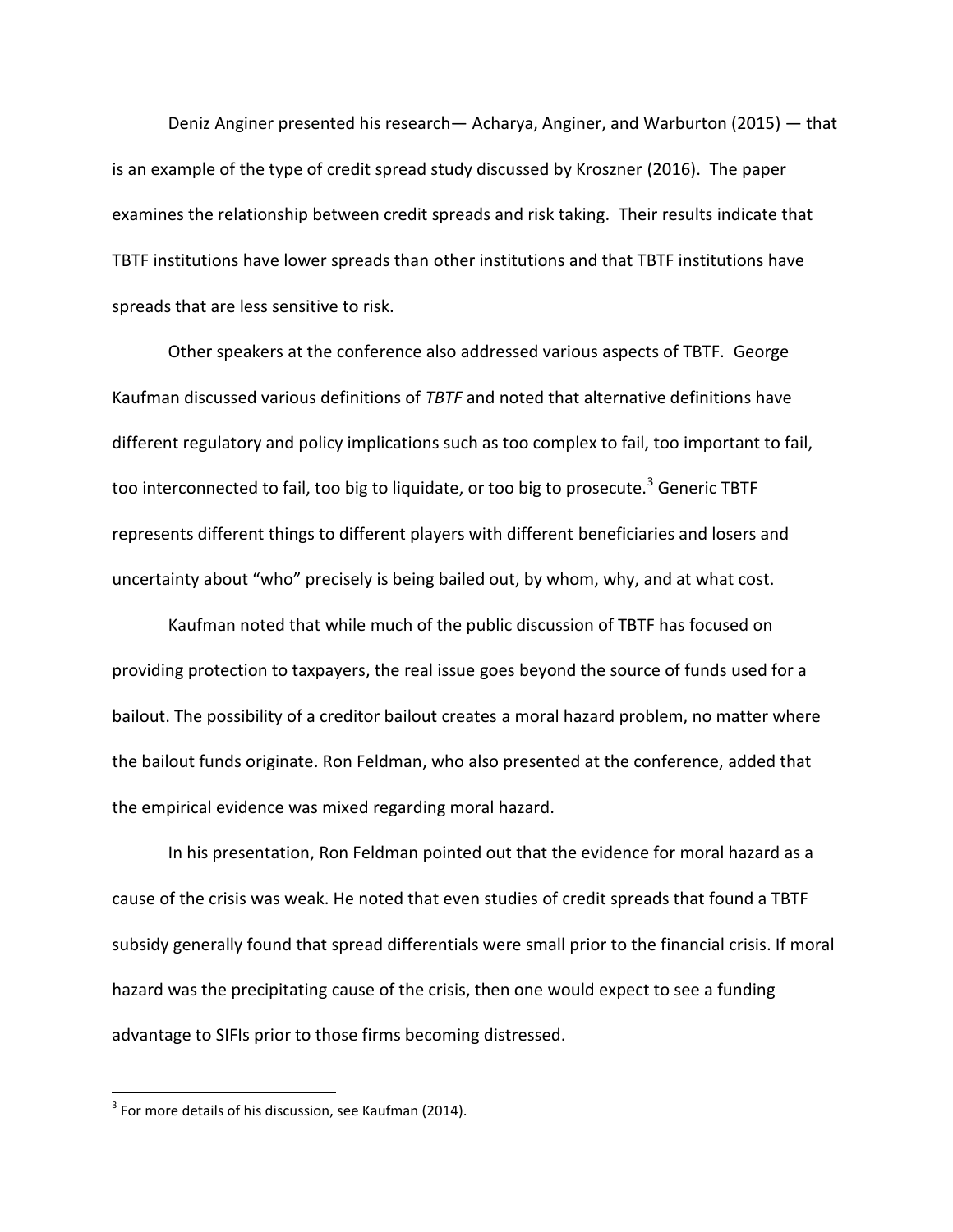In addition, the government's implicit subsidy had been viewed primarily as a subsidy to large banking organizations. It is unlikely that market participants believed that investment banks such as Bear Stearns and insurers such as AIG were covered by an implicit guarantee. Yet, many of these financial institutions were at the heart of the crisis.

Feldman argued that while TBTF subsidies may not have been the cause of the crisis, the fundamental goals of the DFA with respect to SIFIs remained valid. These goals include stronger capital and liquidity requirements based on the degree of systemic importance of the institution, strong supervisory programs including stress testing, and resolving distressed SIFIs while maintaining financial stability.

Arthur Murton described the DFA resolution plan process and expressed his view that the plan would be effective in eliminating TBTF problems. Title 1 of the DFA requires that large banking organizations and nonbank SIFIs submit resolution plans, or "living wills," that show how they would be resolved under the U.S. bankruptcy code. SIFIs are typically very complex with hundreds, and in some cases thousands, of interconnected entities. Unwinding these complex companies is a major challenge for the normal bankruptcy process. Fleming and Sarkar (2014) detail the lengthy bankruptcy process to resolve Lehman Brothers. They show that the complexity of the company slowed down resolution and magnified losses. The goal of living wills is to reduce the organizational complexity of SIFIs and to allow speedy resolution through bankruptcy. However, many are skeptical that the bankruptcy process can act swiftly enough to prevent fire sales of assets and liquidity disruptions due to unresolved claims.

To address concerns that the bankruptcy process may be an ineffective process to resolve SIFIs, the DFA created the Orderly Liquidation Authority (OLA) under Title II, which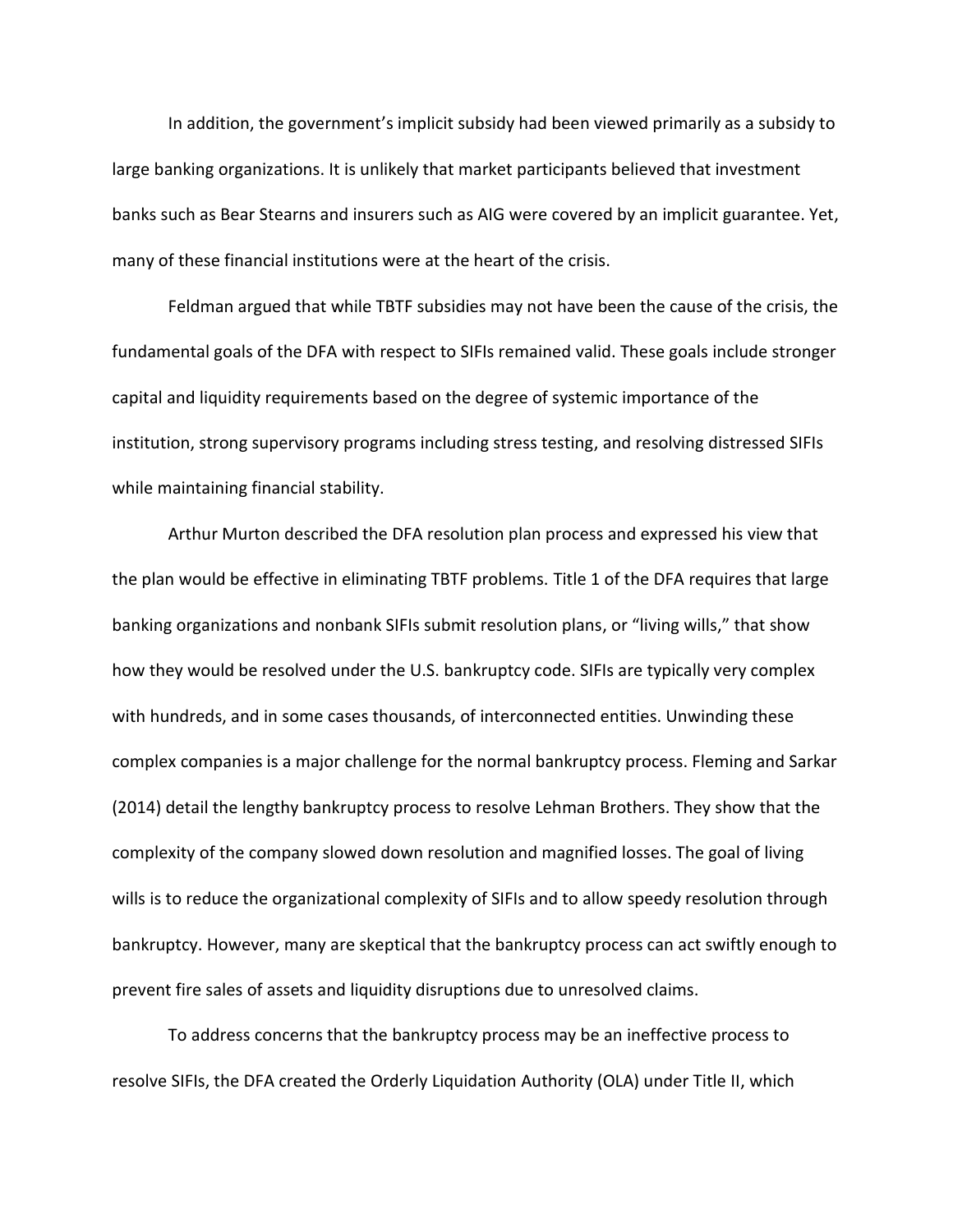provides the FDIC backup authority to place a SIFI into receivership if resolution through bankruptcy would have serious adverse effects on U.S. financial stability. Using a Single Point of Entry (SPOE) strategy under Title II, the FDIC would place the failed/failing top-tier parent company into receivership and keep subsidiaries in operation to avoid any market interruption.<sup>4</sup> To be effective, Title II requires that the top-tier holding company maintains a sufficient amount of equity and unsecured debt for the recapitalization without either threatening short-term funding liabilities or necessitating injections of capital from the government.<sup>5</sup>

Will the new resolution regime be effective in protecting financial stability and in ending TBTF? This was a subject of considerable debate at the conference. Sandra Lawson believes that the TBTF problem has ended and that the discussion around resolution plans should not focus on the most difficult issue (cross border resolution) but rather on SIFI's ability to absorb losses. Her study shows that loss absorbency among U.S. G-SIFIs has risen sharply since the

 $^4$  The following is a quick summary of the FDIC resolution process: 1) Receivership — Transfer assets to newly created bridge financial company, replace officers, appoint new board of directors. 2) Funding well-capitalized bridge company — with funding from private market — if market funding not immediately obtained, the FDIC could utilize Orderly Liquidity Fund (OLF), which is a LOC that the FDIC has from the Treasury, on a short-term transitional basis. Taxpayer losses are prohibited. 3) Claims — SHS's equity, sub debt, and substantial portion of unsecured debt of HC are left in receivership — loss in this order. 4) Termination of Bridge Co. — terminated upon FDIC approval of enforceable restructuring plan — will then be owned by outside creditors. 5) International coordination plays an important role in the resolution process — the FDIC has been working closely with the U.K. regulators and the European Union.

<sup>&</sup>lt;sup>5</sup> The SPOE strategy is intended to minimize market disruption by isolating the failure and associated losses in a SIFI to the top-tier holding company while maintaining operations at the subsidiary level so that the resolution would be confined to one legal entity (the holding company) and would not trigger the need for resolution or bankruptcy across the operating subsidiaries, multiple business lines, or various sovereign jurisdictions. The FDIC is still in the process of determining the required (optimal) amount of debt holding to ensure sufficient funding for the operations of the critical functions and a successful recapitalization.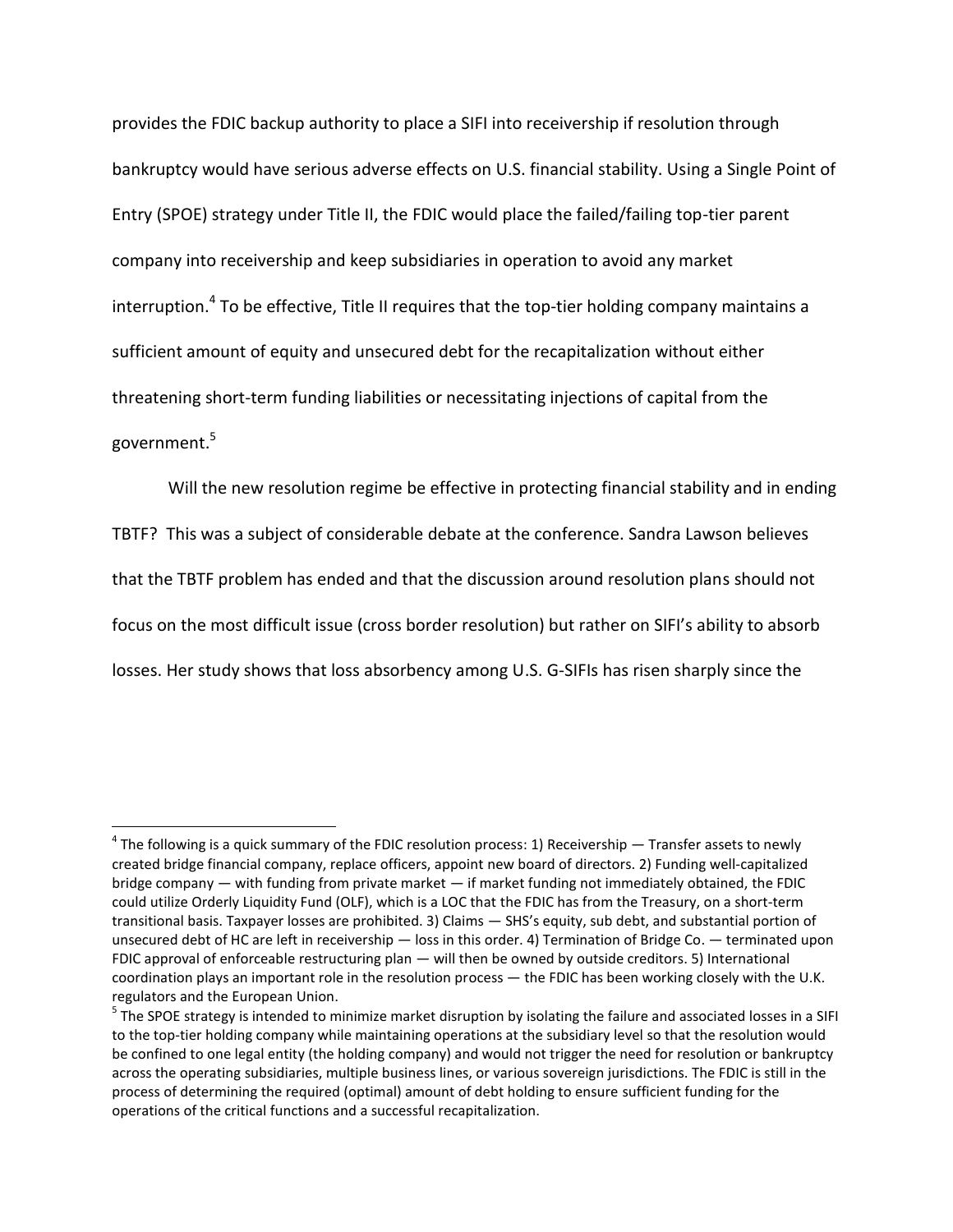crisis — bank capital (first line of defense) has improved in both quantity and quality (under the Basel II and Basel III).<sup>6</sup>

George Kaufman argued that TBTF has not ended because there is still an agency problem (moral hazard) at large financial institutions. The DFA Living Will under Title I and the OLA resolution regime under Title II are steps in the right direction, but they have not eliminated the agency problem. The public needs to be convinced that large financial firms will not get bailouts for the moral hazard problems to be eliminated. However, given the past history of government rescues, it is likely that there will be considerable market skepticism until the regime has actually been implemented. Moreover, even if a single SIFI were to be successfully resolved, it would still need to be tested in a situation where there was distress at a number of SIFIs. Thus, establishing credibility is unlikely to occur without another major financial disruption.

The DFA established stronger regulatory requirements for SIFIs to combat systemic risk. These stronger regulatory requirements might be expected to create incentives for banks to downsize. However, the data in Carmassi and Herring (2016, in this special issue) indicate that G-SIBs, including U.S. G-SIBs, have become increasingly larger and more complex after the financial crisis. It remains to be seen if SIFIs eventually shrink in response to tighter regulatory requirements over the longer run, but to date, the trend has been for large organizations to grow larger.

### **III. Evaluating Stress Testing as a Tool to Enhance Financial Stability**

l

 $^6$  Lawson (2014) finds that the chance of well-capitalized banks' tier 1 capital falling below 4 percent was once in 41 years during the pre-crisis period, but is now once every 56 years.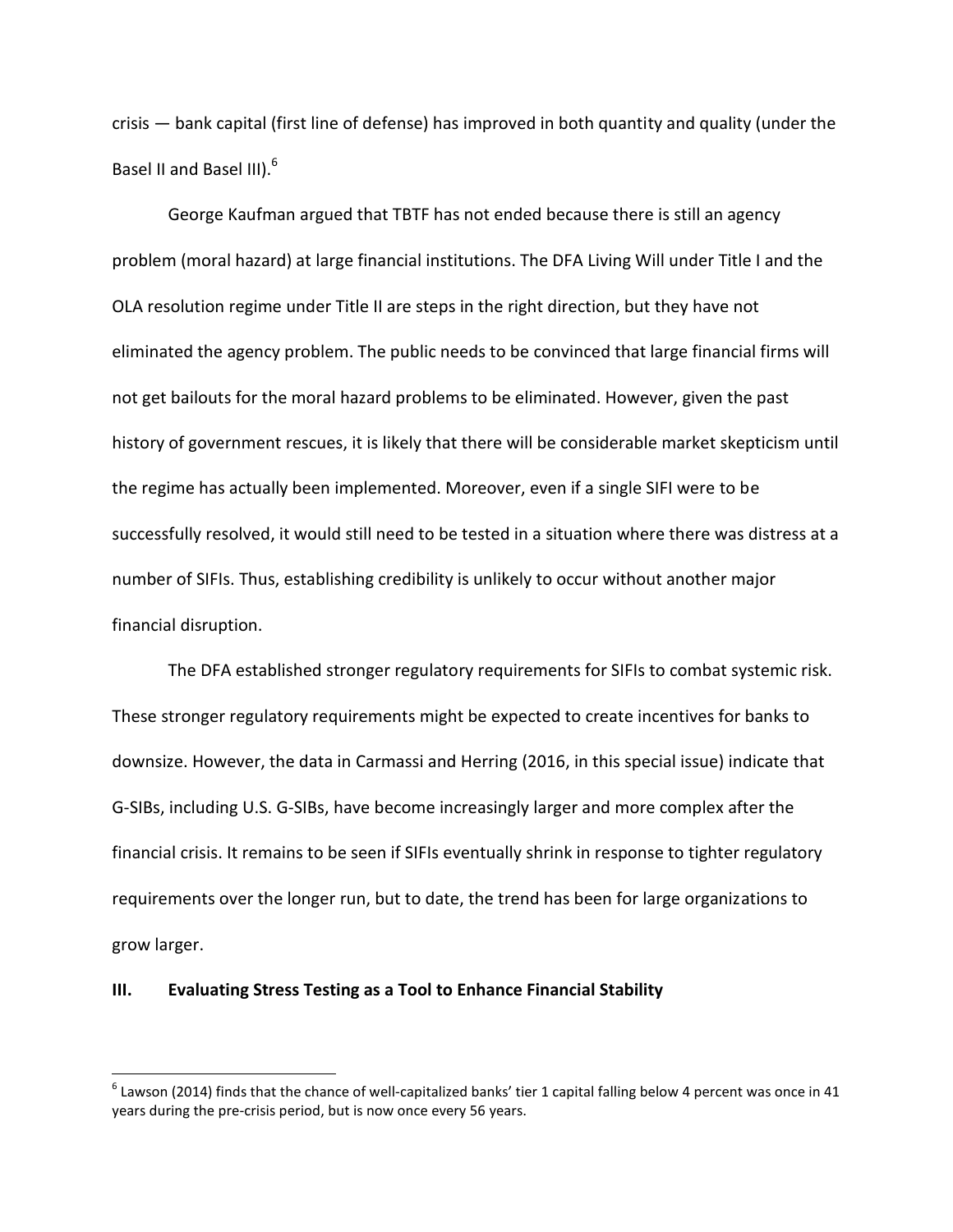Large banks that failed during the crisis often met the regulatory definition of "well capitalized" and were rated higher than satisfactory by bank regulators in the year prior to their failure. Clearly, the regulatory system failed to maintain sufficient capital in the system to prevent the collapse of the financial system. Regulators needed to do something significantly different to create a more resilient financial system and to regain the public trust. Regulatory reform enacted new, enhanced prudential standards for those institutions deemed to be SIFIs. One of the cornerstones of the new standards was supervisory capital stress testing.

These stress tests assess whether SIFIs have sufficient capital conditional on a stressed macroeconomic scenario. Stress tests are a major component of the Federal Reserve's CCAR program:

*The Federal Reserve's annual Comprehensive Capital Analysis and Review (CCAR) is an intensive assessment of the capital adequacy of large, complex U.S. bank holding companies (BHCs) and of the practices these BHCs use to manage their capital. This process helps ensure that these BHCs have sufficient capital to withstand highly stressful operating environments and be able to continue operations, maintain ready access to funding, meet obligations to creditors and counterparties, and serve as credit intermediaries.<sup>7</sup>*

One significant question regarding stress testing is the appropriate measure of capital whether regulations should be based on accounting data alone or market data as well. As noted previously, regulatory accounting measures of capital were clearly inaccurate; failing firms were often well capitalized using accounting measures. An alternative approach is using marketbased measures of regulatory capital.<sup>8</sup> Advocates for this approach point to the forward-looking nature of market prices. Opponents of this approach point to potential instability generated by

 $\overline{a}$ 

 $^7$  "Comprehensive Capital Analysis and Review 2014: Assessment Framework and Results," Federal Reserve Board, 2014.

 $^8$  See Bulow and Klemperer (2013) and Bond, Goldstein, and Prescott (2010) for more on the role of market-based measure (rather than accounting-based) for capital requirements.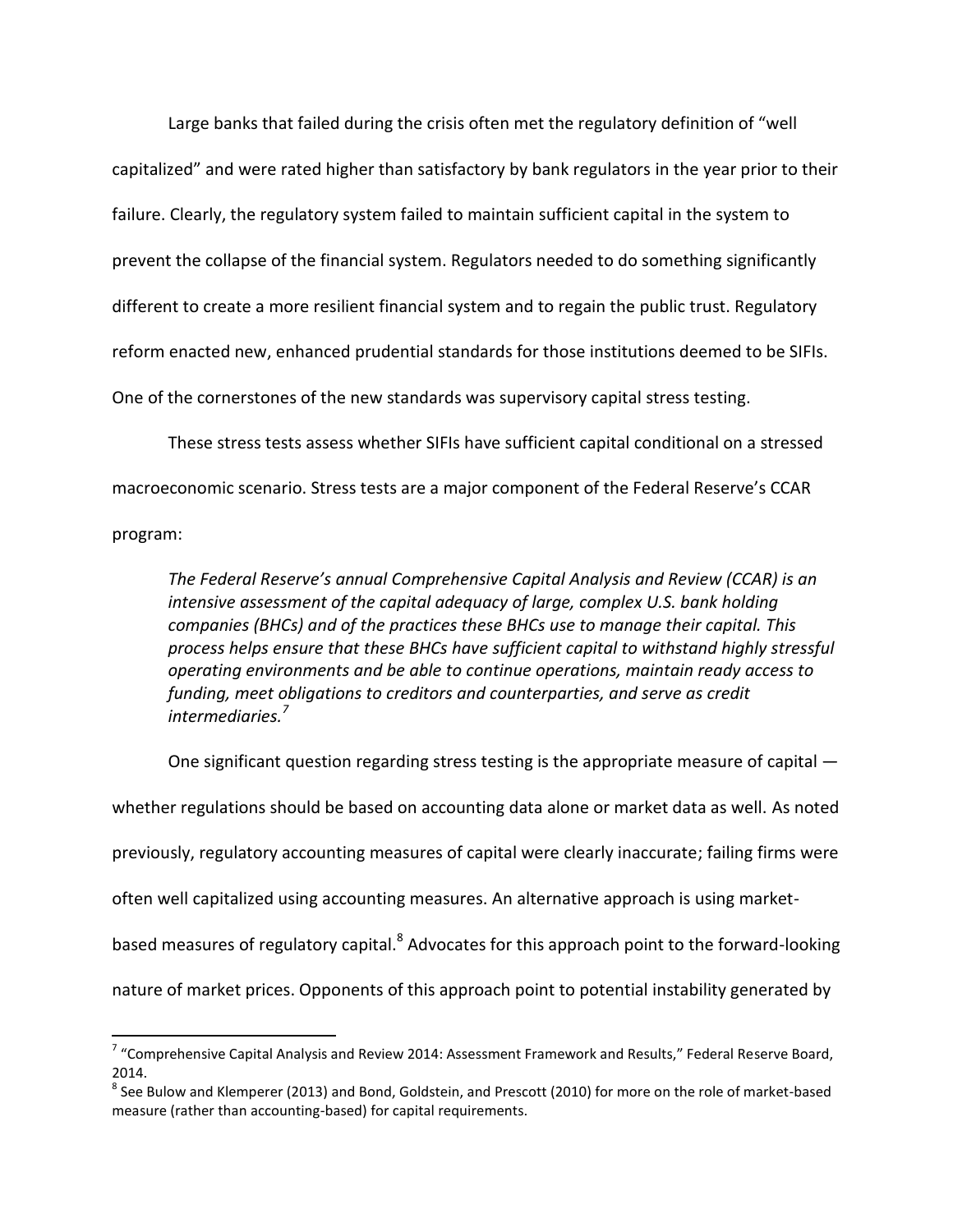volatile measures of regulatory capital. However, it may be possible to address the issue of volatility by tailoring the regulatory response to market-based measures of capital. For example, market-based measures could be used to enforce regulations requiring conservation of capital (e.g., restricting dividends and stock buybacks) rather than for bank closure decisions.

Stress test modeling requires dynamic projections of revenue, income/losses, balance sheet assets and liabilities, and regulatory capital ratios conditional on macroeconomic factors. The process includes projections of significant subcomponents of revenue and losses (e.g., residential mortgages, trading revenue) as well as projections of the total capital ratios. The projections include the entire quarterly path for income, losses, and capital. If banking organizations do not maintain sufficient capital throughout every quarter of the two-year window, they are subject to restrictions on dividends or other types of capital distributions and may be subject to other regulatory actions.

In addition to this supervisory benchmark — an independent supervisory assessment based on models developed within the Federal Reserve — the CCAR process requires banking organizations to produce their own assessments, which estimate the required capital under stress conditions. Banks must not only produce estimates using the Federal Reserve stress scenario but also produce estimates through their own bank-designed stress scenarios that they have customized to their individual risks.

The supervisory stress models are *bottom-up* models developed based on detailed industry data including loan level data for most of the loan book.<sup>9</sup> The models are then applied

 $^9$  Kapinos and Mitnik (2016, in this special issue) show how informative a top-down (rather than the current bottom-up approach) stress testing could be. Their paper was originally circulated in 2014 under the title "Can Top-Down Banking Stress Tests Be Informative?"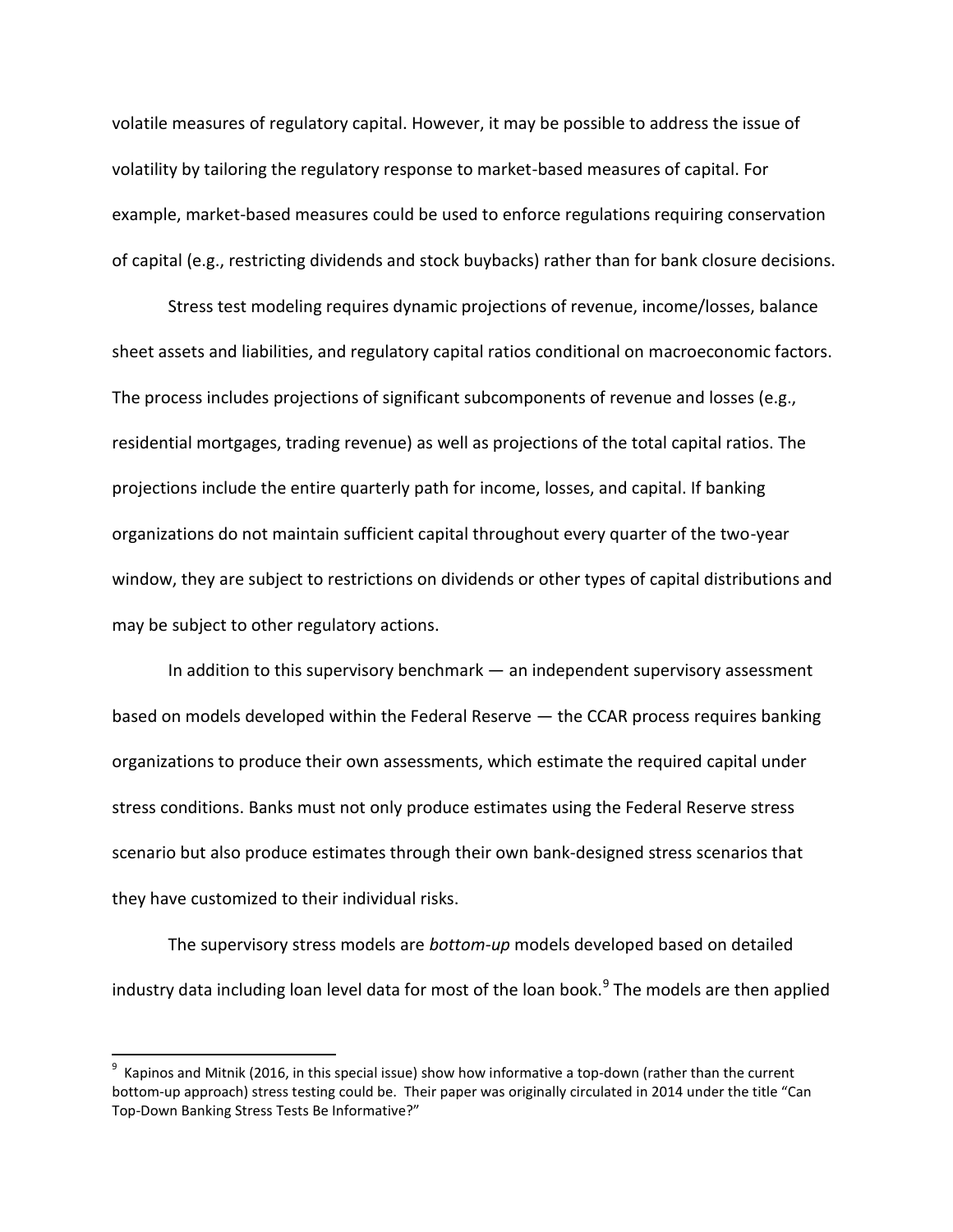to each bank's individual data. As part of the process, large banks are now required to provide regulators with much more detailed data than had been required in the past. As a result of these new reporting requirements, the quality of bank data reports has been dramatically enhanced. This improves a bank's ability to understand and measure risks at the firm while enhancing supervisors' ability to understand risks at the firm and risks across the banking industry.

The bottom-up approach to stress testing is very resource intensive and time consuming for banking organizations and for supervisors. Kapinos and Mitnik (2016, in this special issue) examine the question of whether top-down stress-testing models can produce useful results. A top-down approach could be a useful alternative to lower the costs and time required to conduct the bottom-up estimates. These top-down models may serve as a useful benchmark to test the robustness of the bottom-up approach currently used by regulators. Finally, they could also be a useful benchmark model for smaller banks that are not subject to supervisory stress tests.

Kapinos and Mitnik use Call Report data to predict various capital measures for banks (insured depository institutions) with assets of at least \$10 billion that are subject to the Dodd-Frank Act stress-testing (DFAST) requirement. The DFAST requirements are generally less stringent and less detailed than those associated with the CCAR that apply to bank holding companies with assets of at least \$50 billion. Utilizing pre-provision net revenue (PPNR) and net charge-off (NCO) data, they build forecasts for different regulatory capital measures conditional on the macroeconomic scenarios provided by the Federal Reserve for the CCAR exercise. They find that the top-down models performed well for the 2008 crisis period. Furthermore, they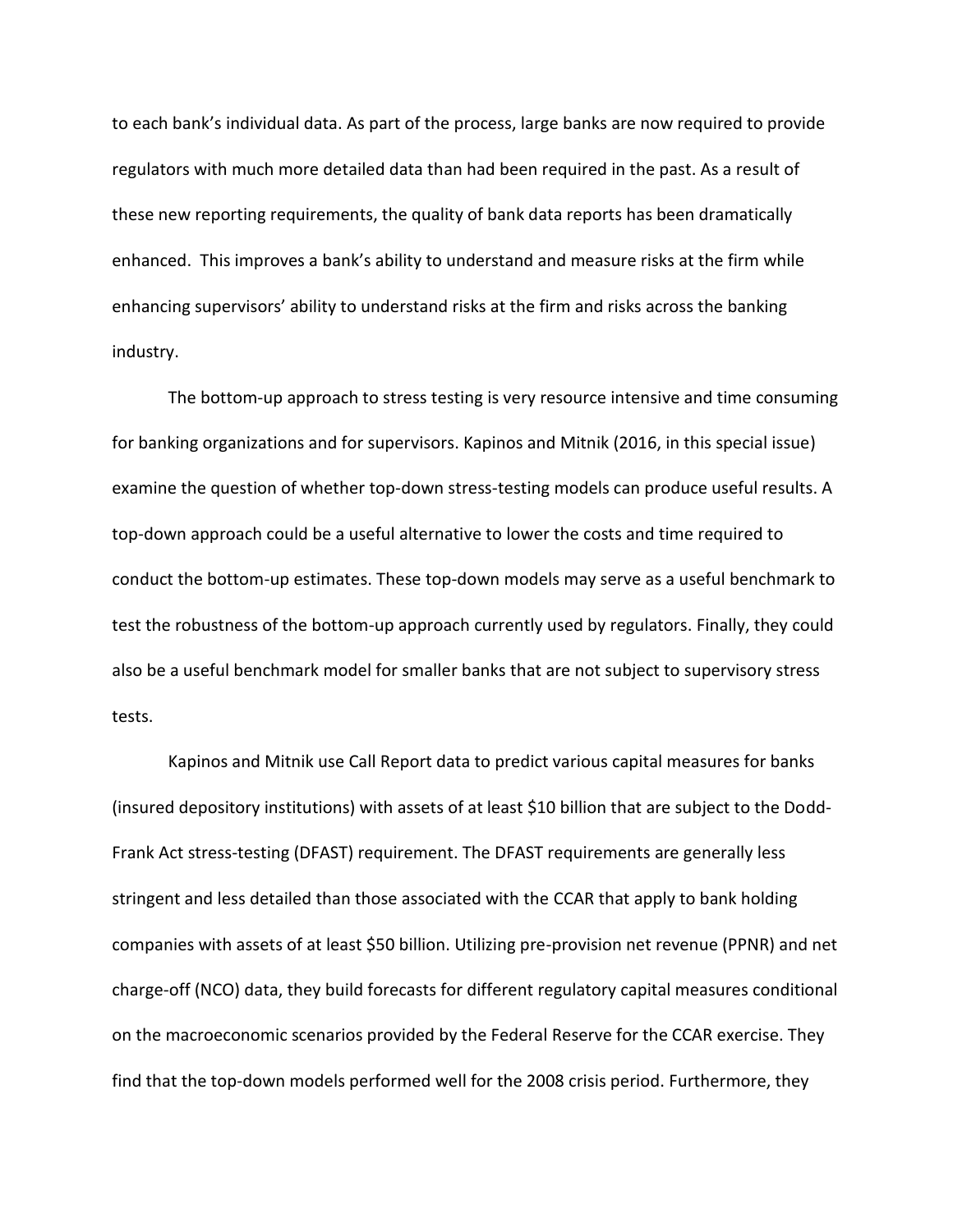find that accounting for bank heterogeneity in the models could result in a more accurate description of the adverse impact of macroeconomic stress on regulatory capital.

Stress tests are now a central component of banking supervision. Are supervisory stress tests an effective tool for enhancing resilience of the financial system? Would the financial crisis have been averted if the supervisory stress tests had been conducted prior to the financial crisis? These questions were addressed at the conference by William Lang, who argued that supervisory stress tests could be an extremely effective supervisory tool if properly understood and utilized. However, by themselves, stress tests are limited, and it is unlikely that stress tests by themselves would have prevented the financial crisis.

Lang argued that stress tests by themselves would not have accurately captured the mortgage-related risks because much of those risks were "repackaged" precisely to avoid detection by standard risk-measurement approaches. This occurred in the mortgage market through concentrations of risk in asset-backed collateralized debt obligations (CDOs) and other structured financial products rather than on-balance-sheet loans. While the process for avoiding risk detection will differ in the future, dynamic markets will generate risks that are structured to escape detection.

Gorton (2009) explains the genesis of the mortgage crisis by stating that CDOs were too complex to be effectively analyzed by market participants. Lang and Jagtiani (2010) argue that this opacity made these instruments attractive to business managers precisely because they enabled managers to increase their activities without triggering risk alerts.

Does this imply that risk modeling, including stress tests, is ineffective? Lang argued that risk models are a necessary and effective component of the supervisory process. However,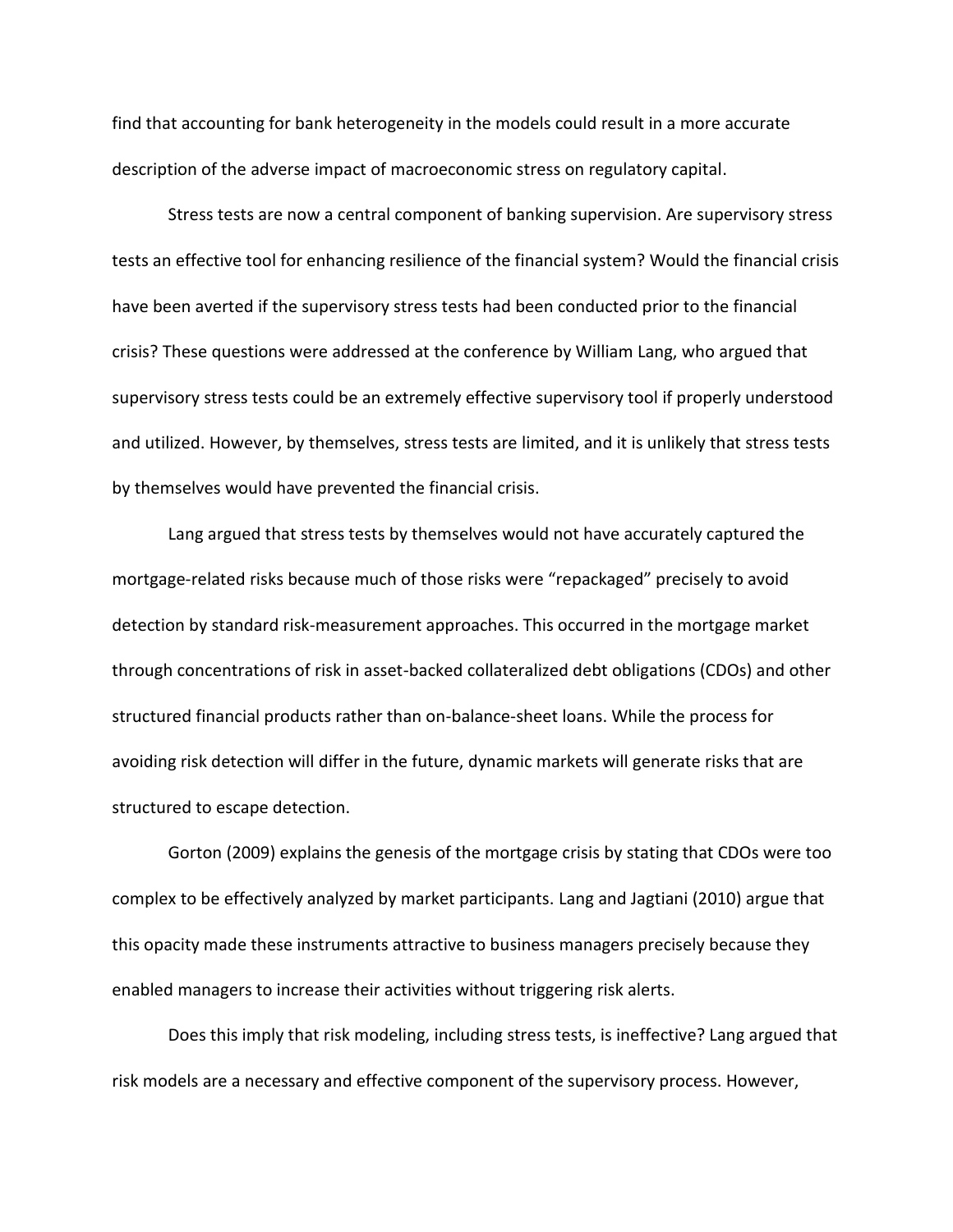quantitative analysis (including stress tests) will be most effective when used as part of a decision process. Statistical models are highly valuable in focusing supervisory attention on significant blind spots that require obtaining additional information. Lang emphasized that focusing on the questions raised by stress models related to emerging risks was as important as focusing on the final capital estimates produced by those models.

## **IV. Understanding Systemic Risk and the Role of Policy in Enhancing Financial Stability**

Systemic risk is the key factor in financial stability; however, our current understanding of systemic risk is rather limited. While recent discussions of systemic risk have emphasized the role of instability generated by financial distress at large interconnected financial institutions, systemic risk has arisen in many other ways, even when there are no systemically important financial institutions.<sup>10</sup> Enhancing regulation of SIFIs may not be sufficient to contain systemic risk. A better understanding of the sources, types, and methods of measuring systemic risk are all necessary to design effective financial stability policies.

Guntay and Kupiec (2016, in this special issue) explore weaknesses in current methods for measuring the systemic risk impact of individual firms and the implications of these measures for identifying SIFIs. The paper cites the lack of formal hypothesis testing as a central flaw in the literature on Conditional Value at Risk (CoVaR) and Marginal Expected Shortfall (MES) methods for measuring systemic risk.<sup>11</sup>

To address this shortcoming, the authors construct hypothesis test statistics for CoVaR and MES that they use to detect systemic risk at the institution level and apply their tests to

 $\overline{a}$ 

 $^{10}$  There were no TBTF banks in the 1920s and 1930s, and yet, systemic risk prevailed, resulting in the Great Depression. There are also many kinds of systemic risks, such as those caused by panics, falling asset prices (such as the bursting of real estate bubbles or other asset price bubbles), contagion, or rising interest rates.  $11$  See also Acharya, Engle, and Richardson (2012).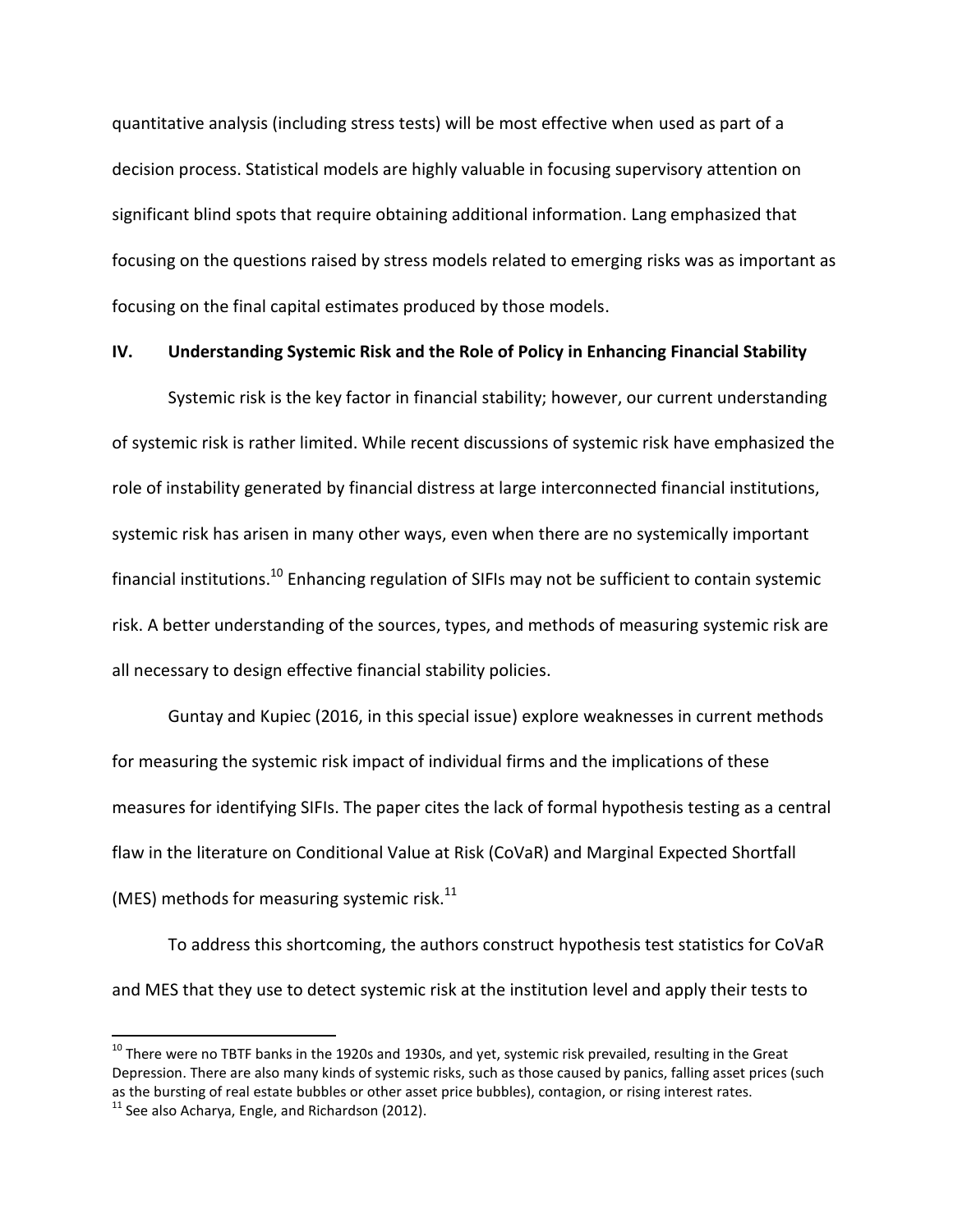daily stock returns data for over 3500 firms during 2006-2007. The tests indicate that CoVaR and MES methods often disagree about which firms are systemic and identify many more realside firms than financial firms. They also find that the two measures may fail to detect systemic risk when return distributions are skewed. The authors conclude that CoVaR and MES are not reliable measures of systemic risk.

In his conference speech, Franklin Allen stated that while systemic risk is often thought to be a result of exogenous shocks (e.g., war, natural disaster), systemic risk is often caused by endogenous economic factors, with central bank and government policies often inadvertently playing a role.

Our limited understanding of systemic risk makes identifying incipient financial crises difficult. For example, many economists point to the rapid rise of housing prices internationally as an obvious sign of a financial bubble that was bound to crash and cause systemic instability. We certainly see this in the extreme booms and busts in housing prices in Ireland, Spain, Greece, and to a lesser extent, in the U.S. (see Figure 1). However, Figure 1 also shows that countries such as the U.K. and Sweden saw similar increases in house prices with no major downturn. We are still uncertain if a collapse in housing prices may occur in these countries in the near future.Our ability to identify incipient crashes in financial markets remains limited.

Allen also pointed out that there have been various causes of systemic risk. While financial distress at systemically important institutions is sometimes the cause of systemic risk, there are many other causes. Banking panics have occurred where there are no SIFIs. Economic research points to the possibility of multiple equilibria in financial markets that can generate bank panics and runs. Systemic risk can also arise as a result of collapsing asset prices with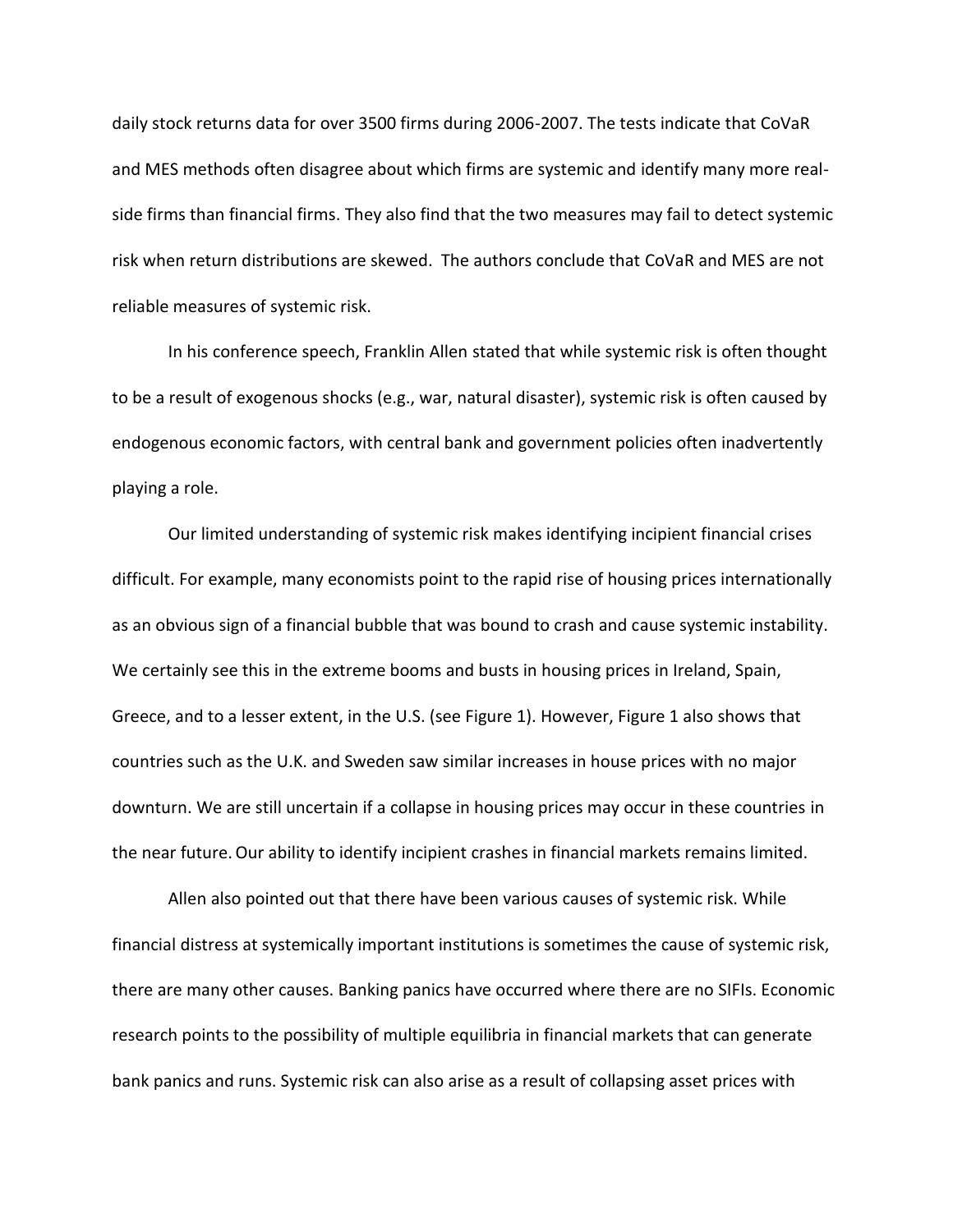economies that are particularly vulnerable to large falls in housing prices.<sup>12</sup> Foreign exchange



mismatches have generated international banking crises, such as in the 1997 Asian crisis.

Weaknesses in the structure of the financial architecture can amplify shocks as seen in the recent crisis. Government policies can be another causal factor. For example, policies that keep interest rates too low for too long can promote high leverage and financial fragility in the financial sector. Given the varying types and causes of systemic risk, Allen suggested that effective financial stability policies would require the coordinated use of multiple policy tools including regulation, monetary policy, and fiscal policy.

How should a financial system be structured to mitigate systemic risk and maintain financial stability? One question that arises concerns the role of financial networks in mitigating

 $12$  See, for example, Herring and Wachter (1999).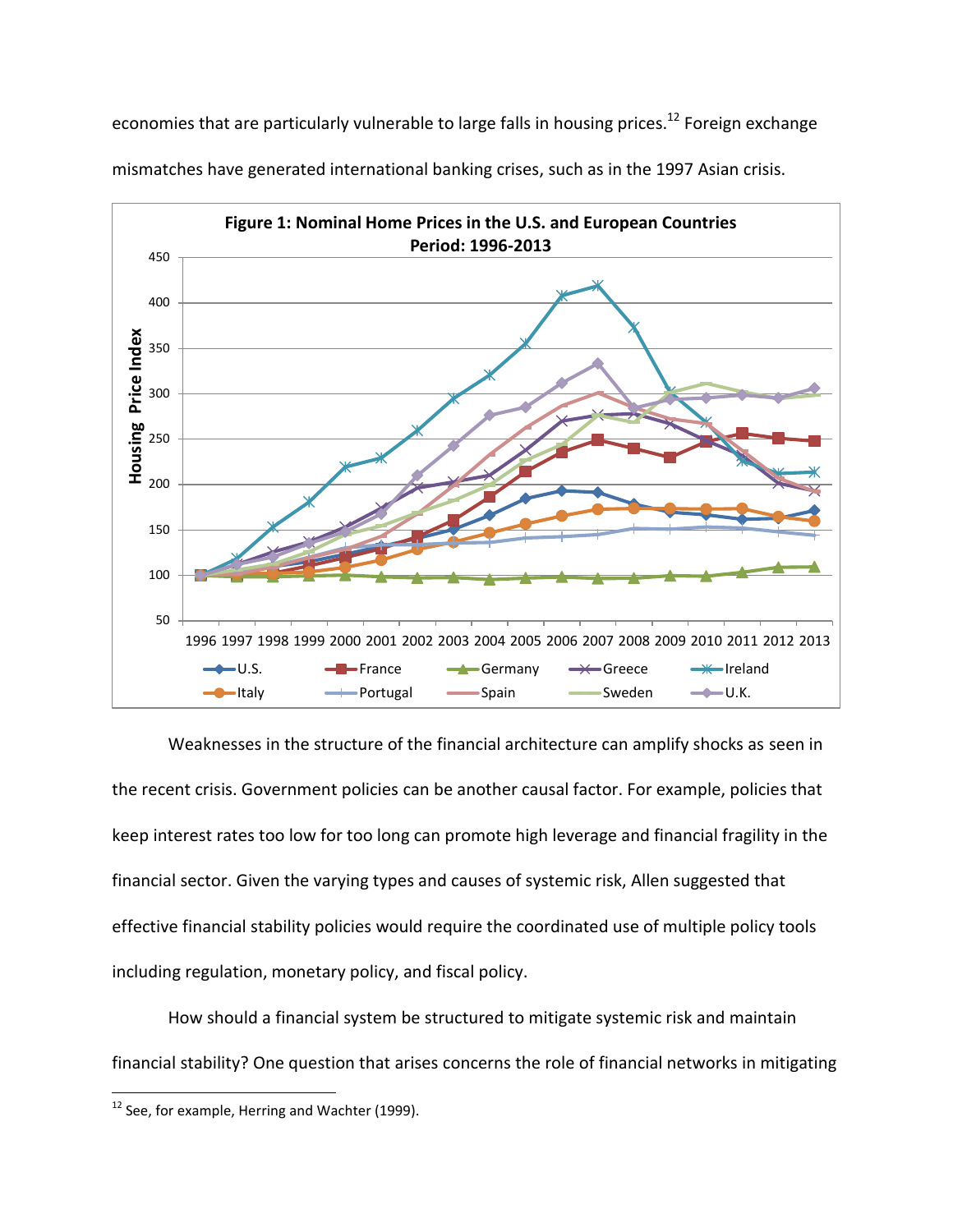or propagating financial instability. On the one hand, more interconnected financial networks could mean more stability because the losses can be transferred and divided among the banks. In this case, the interconnection serves as a cushion to absorb any negative idiosyncratic shocks.<sup>13</sup> On the other hand, a more interconnected structure could also mean more instability, because large losses can be transmitted to other banks, thus exposing the entire financial system to systemic failures.

Alireza Tahbaz-Salehi presented his joint work, Acemoglu, Ozdaglar and Tahbaz-Salehi (2015), which examines a three-period model using a network framework (more commonly used in electrical engineering) to analyze the resiliency of different financial network structures to shocks. They find that the optimal financial network structure depends on the severity of the shock. For small shocks, a more interconnected structure implies greater stability because losses of a distressed bank are passed to a larger number of counterparties, guaranteeing a more efficient use of the excess liquidity in the system. This result is consistent with Allen and Gale (2000). However, for larger shocks above a specified threshold, a more interconnected structure is more fragile and prone to systemic failures. These findings reinforce Haldane (2009):

*Interconnected networks exhibit a knife-edge, or tipping point, property. Within a certain range, connections serve as a shock-absorber. The system acts as a mutual insurance device with disturbances dispersed and dissipated [. . .] But beyond a certain range, the system can flip the wrong side of the knife-edge. Interconnections serve as shockamplifiers, not dampeners, as losses cascade. The system acts not as a mutual insurance device but as a mutual incendiary device.*

In response to the crisis, governments around the globe are acting to reduce systemic risks posed by financial distress at SIFIs. Regulatory reform in the U.S. and internationally is

<sup>&</sup>lt;sup>13</sup> See Freixas, Parigi, and Rochet (2000).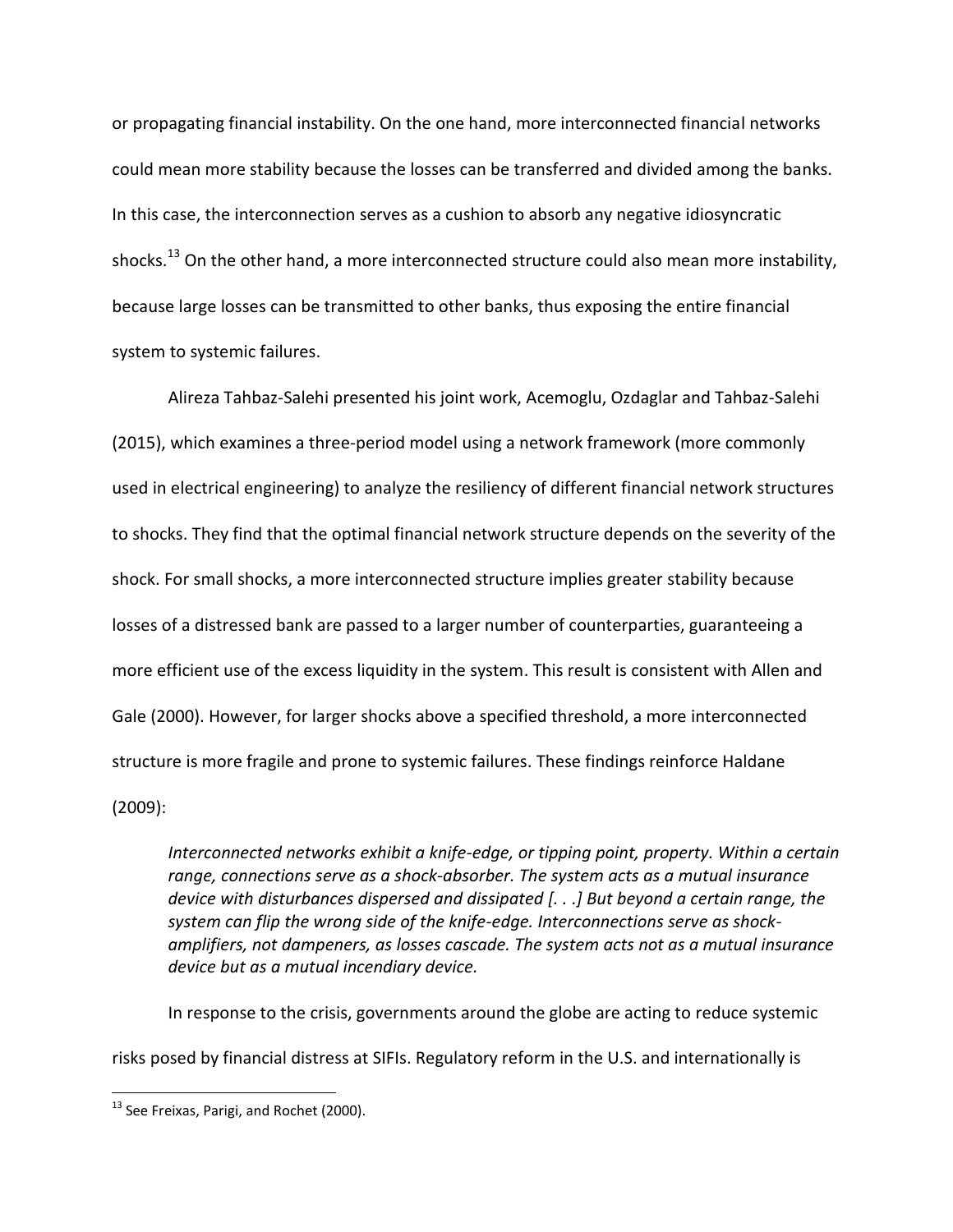creating enhanced prudential requirements on those institutions deemed to be SIFIs. This necessitates accurate measures of systemic risk and accurate identification of those financial institutions, banks, and nonbanks that have a systemic impact.  $^{14}$ 

# **V. Financial Regulatory Architecture: Is Expanding Scope and Complexity the Right Approach?**

Regulatory reform in response to the financial crisis has generated stronger capital and liquidity standards as well as other tougher regulatory standards for banking organizations. Regulatory reform has also significantly expanded the scope of bank-like regulation to encompass more firms and more activities, and regulations have become increasing complex.

Why did regulatory reform result in an expanded scope of regulation? The growth of shadow banking and the activity of shadow banks are considered key factors in propagating the crisis.<sup>15</sup> In response to tougher regulation, some financial firms move activities to the unregulated sector. Moreover, the inability of regulators to connect the dots has been in part blamed on a lack of understanding of the interrelationships between the regulated and unregulated sector. Regulatory reform aimed to address this problem by casting the net wider, encompassing more financial firms and markets as well as creating stronger coordination among financial regulators on financial stability issues through the creation of the Financial Stability Oversight Council.

The expanded scope of regulation was accompanied by greater complexity of regulation. In part, greater complexity is a natural outgrowth of expanding the types of firms

l

<sup>&</sup>lt;sup>14</sup> A list of SIFIs has been created by the Basel Committee and is updated in November each year based on the institution's size, complexity, and interconnectedness. Under the DFA, SIFIs are subject to enhanced capital standards, such as countercyclical capital buffers, liquidity requirements, increased capital charges for exposures to large financial institutions, large exposure rules, etc.

<sup>&</sup>lt;sup>15</sup> See Pozsar, Adrian, Ashcraft, and Boesky (2013) for a comprehensive discussion and review of this topic.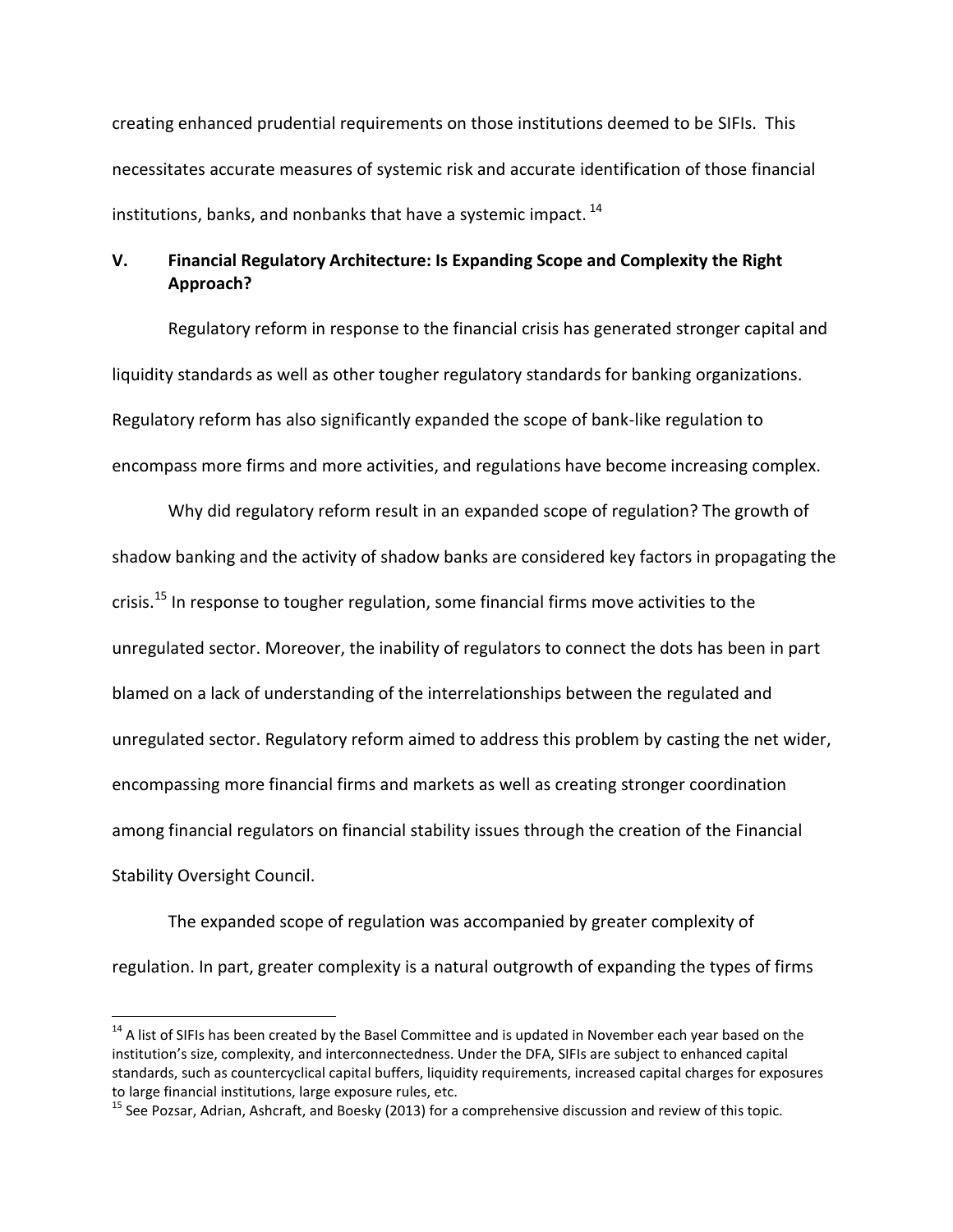and activities covered by regulation as well as the increased complexity of financial markets. Regulatory arbitrage was also an important factor in the financial crisis. Regulatory arbitrage occurs when financial organizations change the form of a particular activity to avoid regulations without fundamentally changing the risks of the activity. Many developments in securitization markets were driven in large part by attempts to avoid capital regulations. Activities were structured to receive off-balance-sheet accounting treatment even where there was no shedding of risks. The drive to reduce the ability of financial firms to engage in regulatory arbitrage is another factor in the increased complexity of regulations.

However, some have argued that the increased complexity of regulation is excessively distortionary and will prove to be ineffective. Charles Plosser discussed these issues in his speech during the conference. He pointed to the significant increase in costs related to regulatory compliance as a result of the DFA, Basel II, and Basel III, and questioned whether these regulations will prove to be effective over the longer run.

Plosser argued that financial markets are constantly innovative, and there are limits to the ability of regulations to keep up with these innovations. The attempt to do so creates a vicious circle in which financial innovations occur in response to regulations, regulators then respond with more complex rules, and this in turn leads to new financial innovations. The end result is high costs associated with regulatory compliance and regulatory arbitrage with ineffective regulations that cannot feasibly keep up with market innovations.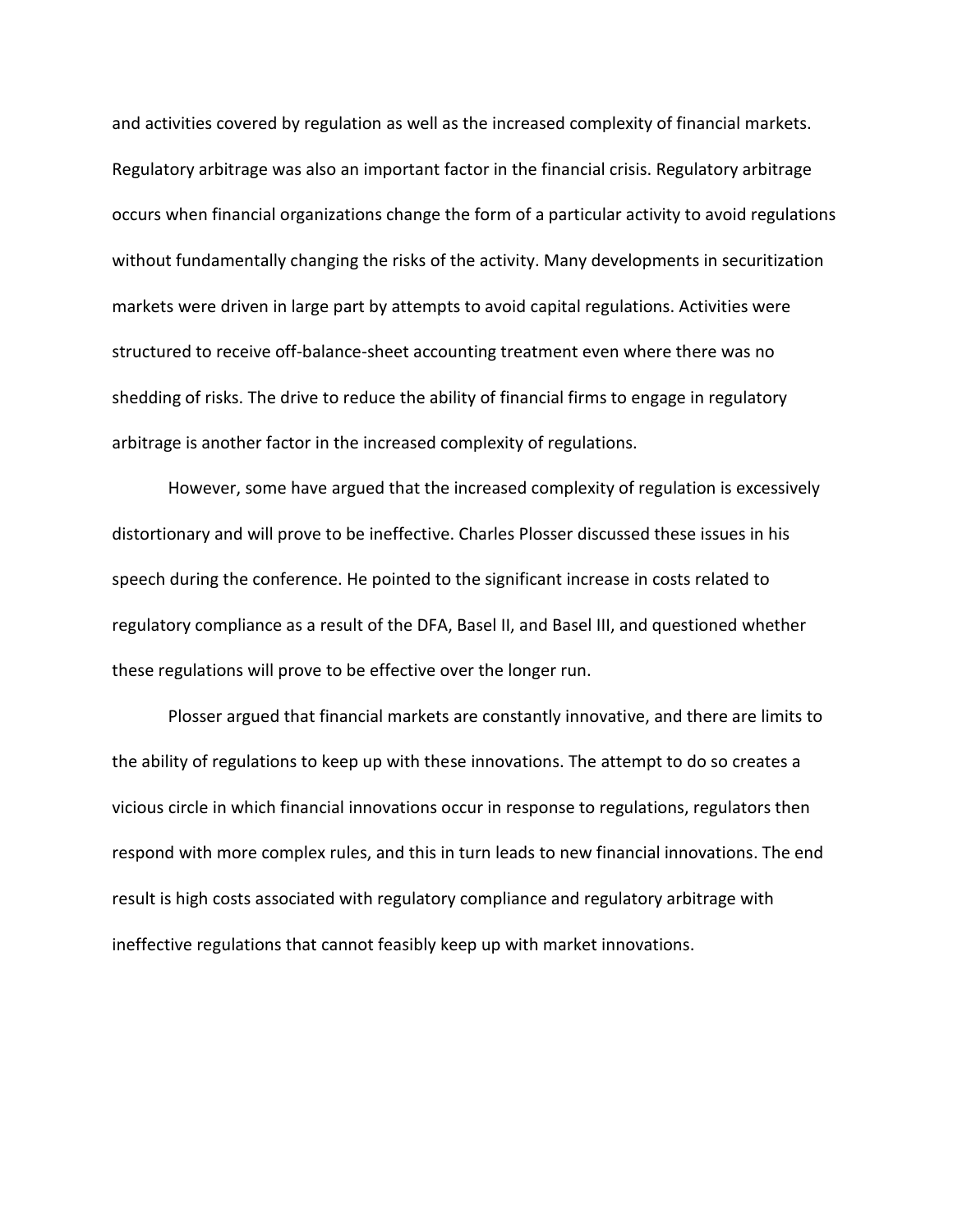Plosser (2014)<sup>16</sup> proposed an alternative approach of simpler and more transparent financial regulations, which would be easier to understand, easier to implement, and could be consistently enforced. He advocated that "simpler and more transparent regulatory approaches often work better." Simplicity allows market participants to understand how regulators are likely to behave and thereby reduces uncertainty. It also allows regulators to credibly commit to implementing the regulations in a consistent manner, thereby increasing their effectiveness and fostering financial stability.

Plosser's emphasis on simplicity and transparency is related to his views that financial stability cannot rely solely on the ability of regulators to understand and combat risks and that market forces play a critical role. An effective regulatory regime will provide appropriate incentives for market discipline and will leverage information generated by the market. Private markets have the resources and, if TBTF policies are ended, the incentives to accurately price risks taken by financial firms. More accurate pricing of risk enhances financial stability by reducing moral hazard incentives. In addition, more accurate pricing would enhance the value of market signals to regulators. Simple and transparent regulations would further improve the quality of market signals by reducing the noise associated with uncertainty.

Plosser noted that a credible resolution regime was an essential component of an effective financial regulatory system. He hadconcerns about whether the resolution regime under the DFA would be credible and effective. The expansive discretionary power given to the FDIC under Title II of the DFA undermines the credibility of the resolution regime, as it is

 $\overline{a}$ 

<sup>&</sup>lt;sup>16</sup> At the time of the conference, Charles Plosser was President and Chief Executive Officer of the Federal Reserve Bank of Philadelphia (August 2006 to February 2015). Plosser's speech is consistent with the views expressed by Haldane (2012). The full speech is available online at

[http://www.philadelphiafed.org/publications/speeches/plosser/2014/04-08-14-frbp.cfm.](http://www.philadelphiafed.org/publications/speeches/plosser/2014/04-08-14-frbp.cfm)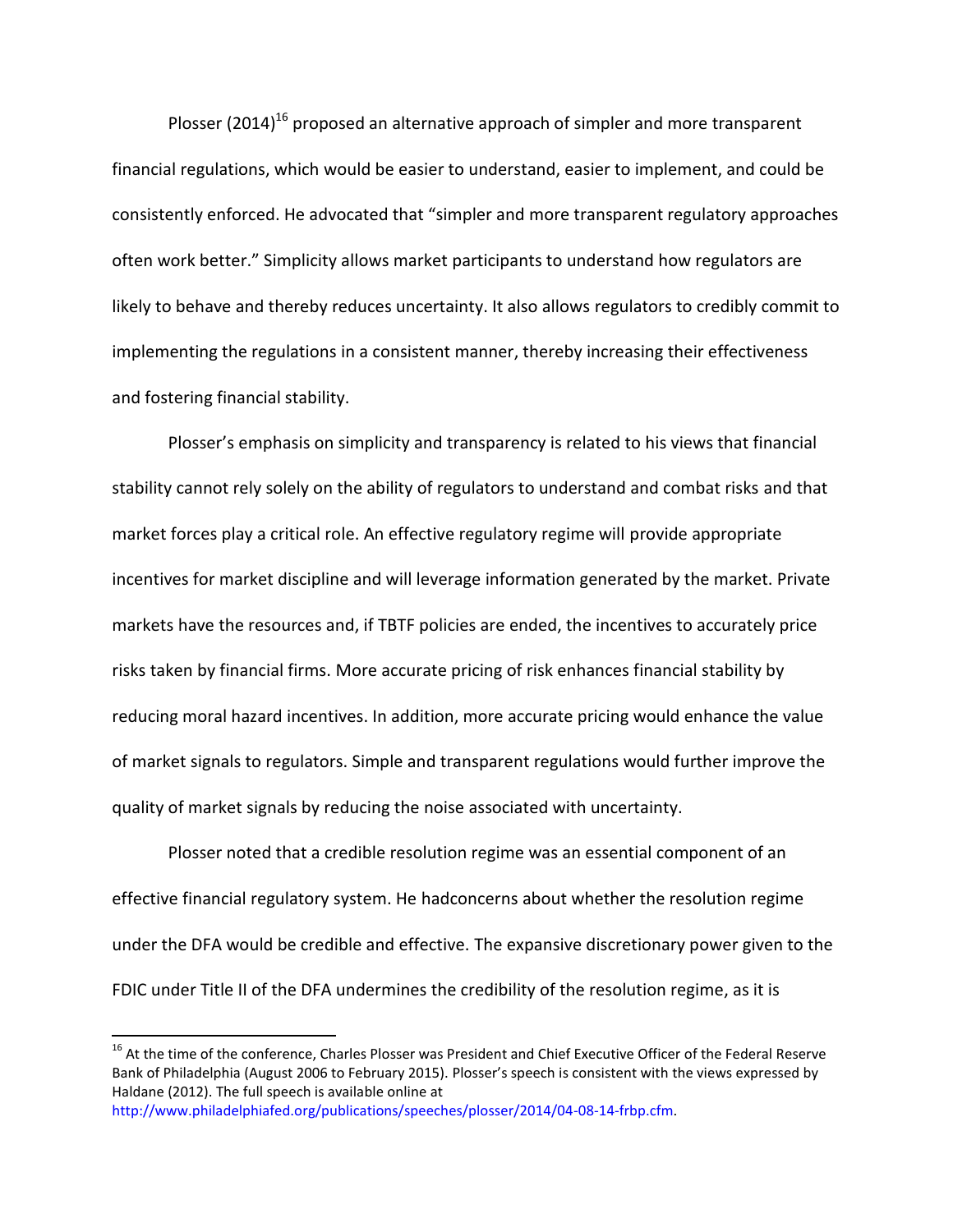vulnerable to the inevitable political pressures to bail out uninsured creditors of failing institutions. Plosser advocated for developing a new bankruptcy mechanism suitable for all financial firms, whether systemically important or not, to alleviate most of the potential problems caused by the discretionary and targeted nature of Title II.

Plosser also supported incorporating contingent debt that would convert to capital in response to specific market indicators of financial distress.<sup>17</sup> Such automatic recapitalization would help prevent firms from failing in the first place and reduce the impact of any failures that did occur. In addition, managers would have a strong incentive to avoid taking on risks that might lead to such events, as they would dramatically dilute existing shareholders.

# **VI. Does Increased Public Disclosure of Supervisory Information Enhance Financial Stability?**

Plosser also advocated for increasing the transparency of supervisory information. The view that more transparency and public disclosure is beneficial, including disclosure of supervisory findings, is common among economists. However, regulators have often resisted public disclosure, citing potential harmful effects. One major concern is that the disclosure of problems at some financial institutions might result in an over-reaction by the market and precipitate runs of uninsured creditors that propagate financial instability.

Does the disclosure of supervisory information enhance financial stability or undermine financial stability? Many economists and policymakers point to the disclosure of the first supervisory stress test in the U.S., the 2009 Supervisory Capital Assessment Program (SCAP), as evidence of the benefits of public disclosure. The disclosure of SCAP results revealed significant details about the activities of large banking organizations as well as supervisory assessments of

<sup>&</sup>lt;sup>17</sup> See Calomiris and Herring (2013) for a discussion on how to design contingent convertible debt requirements.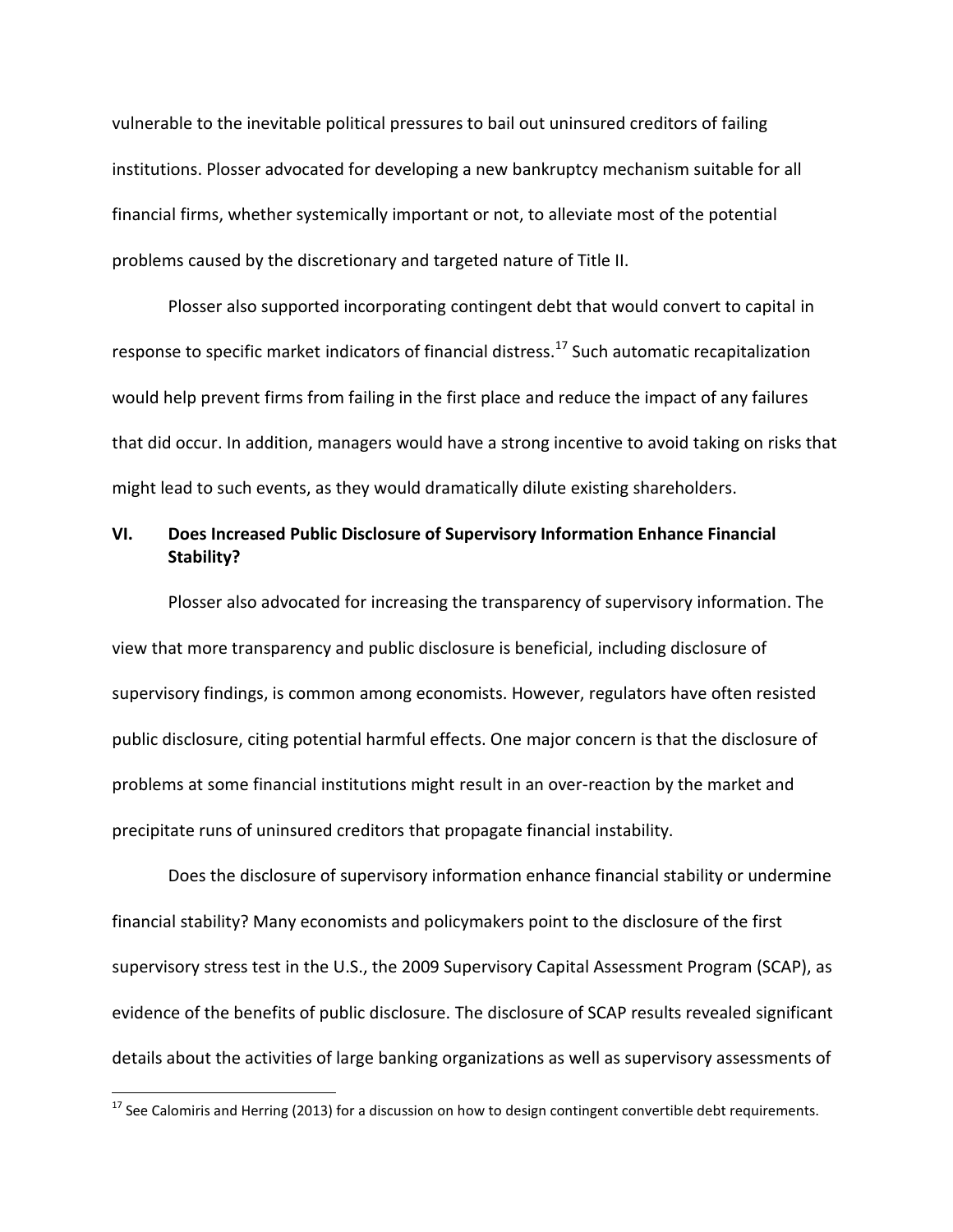the capital adequacy of those firms. While there was considerable concern and debate among policymakers over the release of the SCAP results, SCAP disclosures are generally credited with reducing uncertainty and increasing market confidence in the U.S. financial sector.<sup>18</sup> As a result. regulators continued to disclose the results of the annual stress tests as part of the CCAR process.

Recent economic research has questioned the benefits of these disclosures and more generally questioned the notion that increased transparency is always beneficial. Goldstein and Sapra (2013) reviewed the recent literature considering costs and benefits of disclosure. While the benefits of disclosure are well understood, possible risks include the potential for propagating runs and coordination failures, reduced incentives for market participants to invest in obtaining information, and the distortion of incentives of regulated entities to "pass the stress test."

Itay Goldstein presented his research, Goldstein and Leitner (2013), which considers an optimal disclosure policy of a regulator who has information about banks' ability to overcome future liquidity shocks. The paper considers the tradeoff between the necessity for disclosing information to avoid preventing a market breakdown (collapse of trade) and the potential that disclosing too much information destroys risk-sharing opportunities — the Hirshleifer (1971) effect. The authors find that no disclosure is optimal during normal times. However, during stress periods, partial disclosure is optimal. They relate their findings to disclosures of stress

l

<sup>&</sup>lt;sup>18</sup> Ben Bernanke (2010) said, "The release of detailed information enhanced the credibility of the exercise by giving outside analysts the ability to assess the findings, which helped restore investor confidence in the banking system. In a demonstration of greater confidence, nearly all of the SCAP firms that were judged to need additional capital were able to raise the capital in the public markets through new issues or by voluntary conversions of preferred to common shares."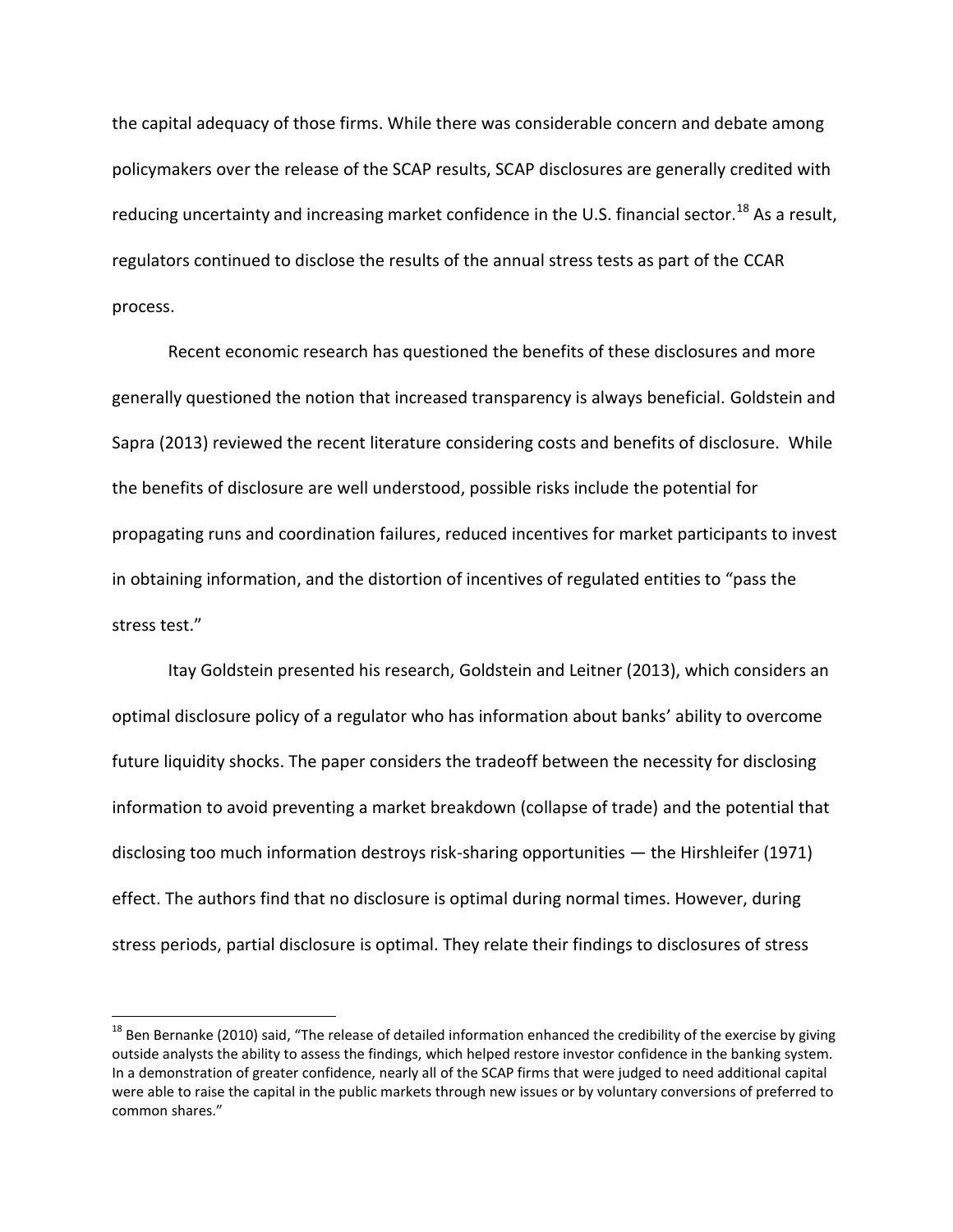test results and argue that ongoing disclosure of these results in normal times may be suboptimal.

Til Schuermann also supported less disclosure of stress test results in normal times. Schuermann stated that the SCAP disclosures were useful given the special circumstances during the crisis that included government capital injections for those firms deemed to have insufficient capital under stress. Extensive ongoing disclosures will generate efforts by banks to mimic the models and results of the regulators. More aggregated disclosures would provide less incentive to game but still allow market participants to ask hard questions when firms' overall capital assessments are far different from regulatory assessments.

## **VII. Reforming the Housing Finance System**

The U.S. mortgage crisis was the epicenter of the global financial crisis. Federal Reserve

Chair Janet Yellen discussed the relationship between the mortgage crisis and the financial crisis

in a speech on July 2, 2014:

*Although it was not recognized at the time, risks to financial stability within the U.S. escalated to a dangerous level in the mid-2000s. During that period, policymakers myself included — were aware that homes seemed overvalued by a number of sensible metrics and that home prices might decline, although there was disagreement about how likely such a decline was and how large it might be. What was not appreciated was how serious the fallout from such a decline would be for the financial sector and the macroeconomy. Policymakers failed to anticipate that the reversal of the house price bubble would trigger the most significant financial crisis in the United States since the Great Depression because that reversal interacted with critical vulnerabilities in the financial system and in government regulation.*

The crisis raised fundamental issues about housing price dynamics and the housing finance system. Two papers in this special issue directly address these issues. Ronel Elul (2016, in this special issue) finds evidence of adverse selection in the mortgage-backed securities market (MBS). The paper examines loan-level data for securitized and non-securitized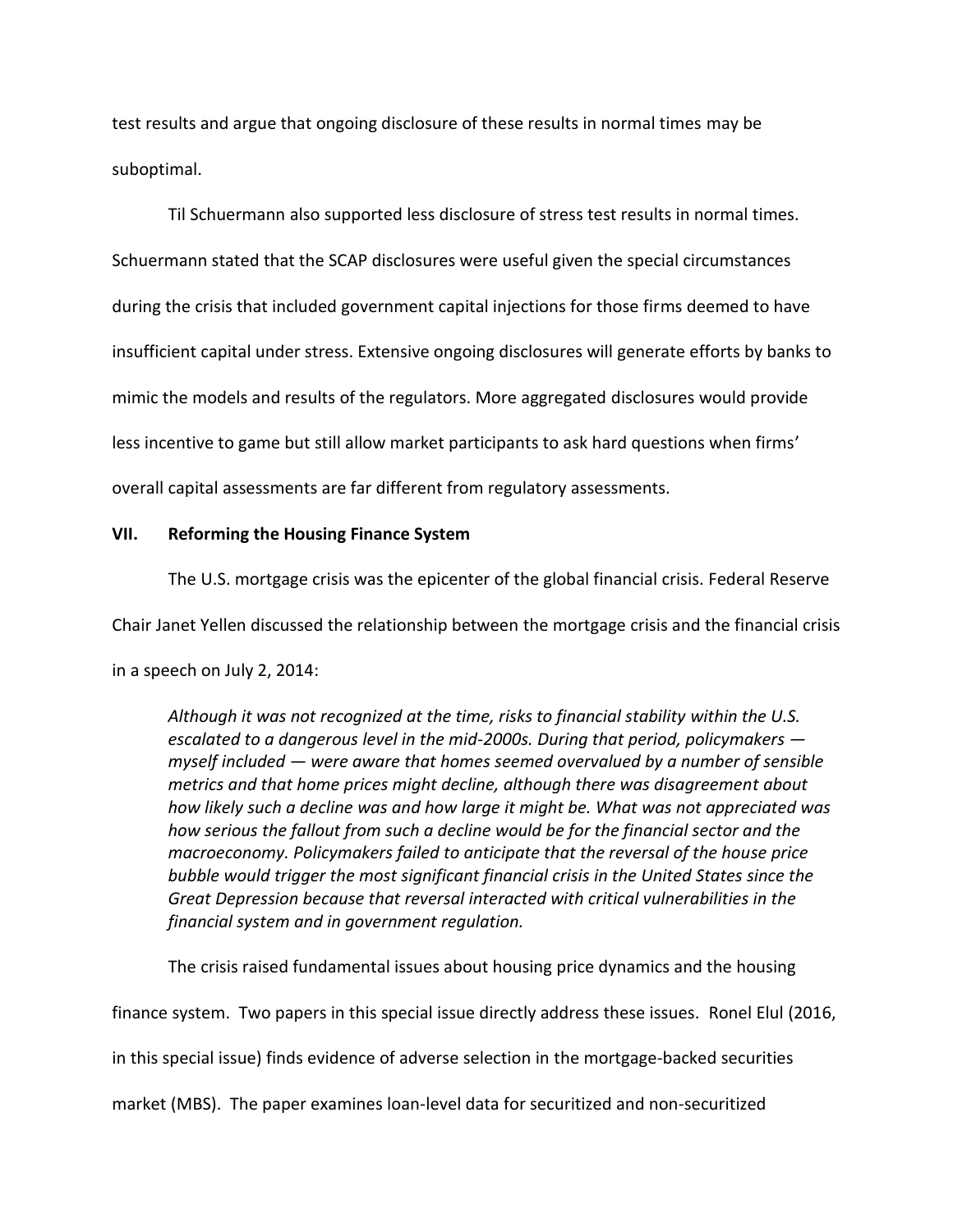mortgages. The data cover approximately two-thirds of all U.S. mortgages originated in 2005 and 2006. The author finds poorer performance of securitized mortgages relative to the performance of portfolio mortgages, after controlling for observable risk characteristics. This suggests potential adverse selection effects in the MBS market.

In a somewhat surprising result, Elul finds that the adverse selection effects in the securitization market were strongest in prime mortgage markets. They find that, other things equal, a typical prime loan becomes delinquent at a 20 percent higher rate if it is privately securitized as compared to loans held in portfolio. For subprime mortgages, the impact of private securitization is concentrated in low or no-documentation loans.

Elul's findings have important implications for the regulations of mortgage markets as attempts to ensure that MBS issuers that have more "skin-in-the-game" are motivated by addressing potential moral hazard. The paper also suggests potentially interesting research to investigate the private information that lenders might have used to select better loans.

Susan Wachter presented her paper co-authored with Pavlov, Wachter, and Zevelev (2016, in this special issue) that examines the connection between transparency in the mortgage market and price volatility in the housing market. The paper focuses on transparency related to geographic risk. Greater geographic transparency implies increased geographic differentiation in prices. The model in the paper shows that this increased transparency can limit risk-sharing with the result of increasing local house price volatility. In addition, losses for securities investors increase, thus resulting in reduced demand for MBS.

The authors investigate whether competitive lenders would optimally choose to provide opaque lending, thus reducing volatility in the real estate markets. They find that lenders have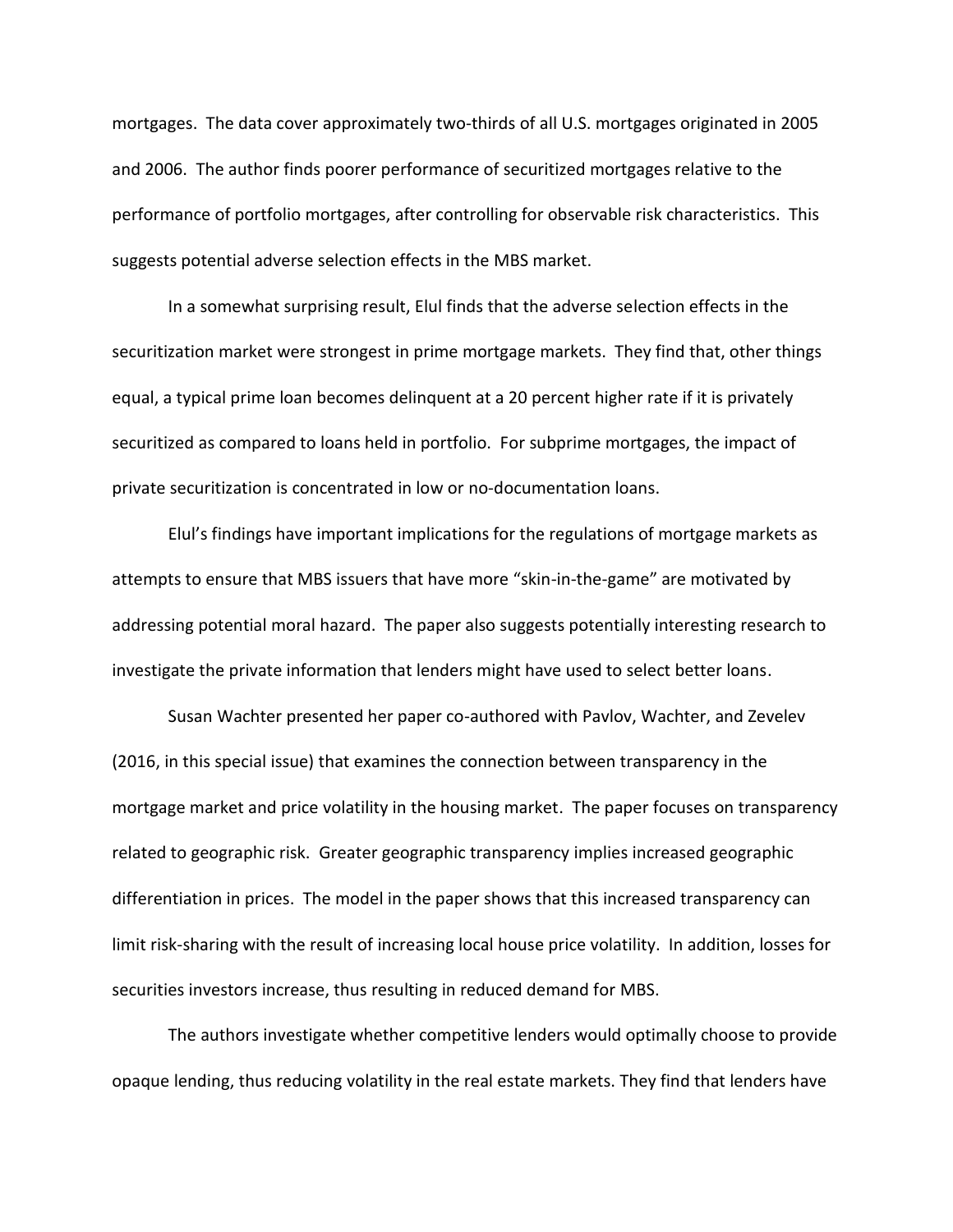incentives to increase transparency when a geographic region suffers a negative shock. Thus, an opaque competitive equilibrium is not stable and lender behavior tends to magnify regional shocks in the housing market. The authors propose market and regulatory mechanisms that make the opaque competitive equilibrium stable and insurance opportunities possible.

The conference session on housing markets had several additional presentations. James Barth provided a general perspective on the U.S. housing and mortgage market. His analysis indicated that the U.S. market is unique in a number of respects. In particular, U.S. consumers spend approximately 31 percent of their income on housing expenditures, a larger share than most other countries. U.S. houses have become significantly larger as U.S. households have grown smaller. Barth pointed to the substantial government subsidization of home purchases through tax benefits and subsidization of the government-sponsored enterprises (GSEs) as the principle cause of these trends. Despite that, he noted most of the effects of the subsidy can be seen in the size of homes with relatively modest increases in the homeownership rate. He also noted that the growth in private label securitization had only a transitory impact on the homeownership rate. Barth argued that the U.S. government should reduce or eliminate subsidization of homeownership.

The GSEs, such as Fannie Mae and Freddie Mac, played an important role in the mortgage crisis, which led to the financial crisis. The GSEs purchased mortgages from banks and other mortgage lenders, packaged them into MBSs, and provided guarantees of principal and interest payments on these MBSs. Market participants believed that the GSEs had the implicit backing of the federal government, and thus, GSE guarantees and debt obligations were treated as obligations guaranteed by the U.S. government. The 2008 crisis proved that the "implied"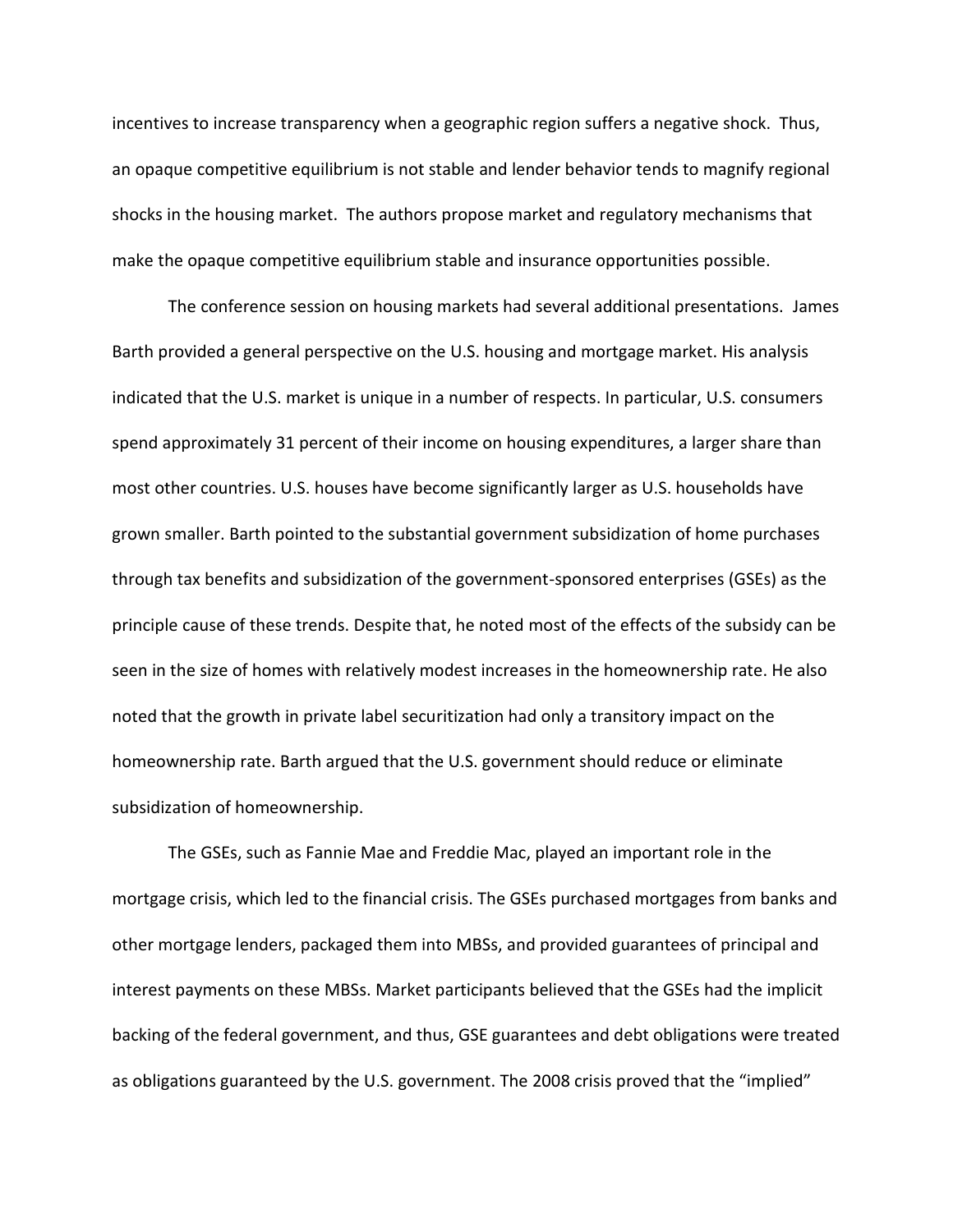taxpayer backing of the GSEs was real, with the government eventually placing Freddie Mac and Fannie Mae into conservatorship on September 6, 2008.

Although mortgages were at the center of the financial crisis, reform of the housing finance system was not a part of the DFA. Joseph Tracy discussed his proposal for reform developed with other staff members at the Federal Reserve Bank of New York. One goal of the proposal is to replace implicit government guarantees with explicit government guarantees covering tail risks in the housing market. Tracy argued that governments have demonstrated their desire to absorb tail risk and that greater *ex ante* transparency is preferable to implicit subsidies. The proposal would establish one or more lender cooperatives to replace the GSEs. The proposal would maintain the benefits of economies of scale and scope of the current system by creating a small number of securitizers for standardized mortgage products. However, the proposal would require higher capital levels and stress testing to address problems of regulatory arbitrage. Moreover, it includes a vintage-based reinsurance approach to better align public and private incentives. The pricing structure is designed so that the government owns the tail risk, but only the tail risk.<sup>19</sup>

Despite the demonstrated weaknesses in our housing finance system, there has been no fundamental reform in response to the mortgage crisis. This is partially due to the economic complexity of the issue but also due to the political complexities of reform. The conference discussion indicated some important key principles that should guide reform, including the transparency of the government's role, the elimination of implicit subsidies, and the improvement of risk-based pricing to better align public and private incentives. This issue will

 $19$  For more details of the proposed approach, see Dudley (2014) and Mosser, Tracy, and Wright (2013).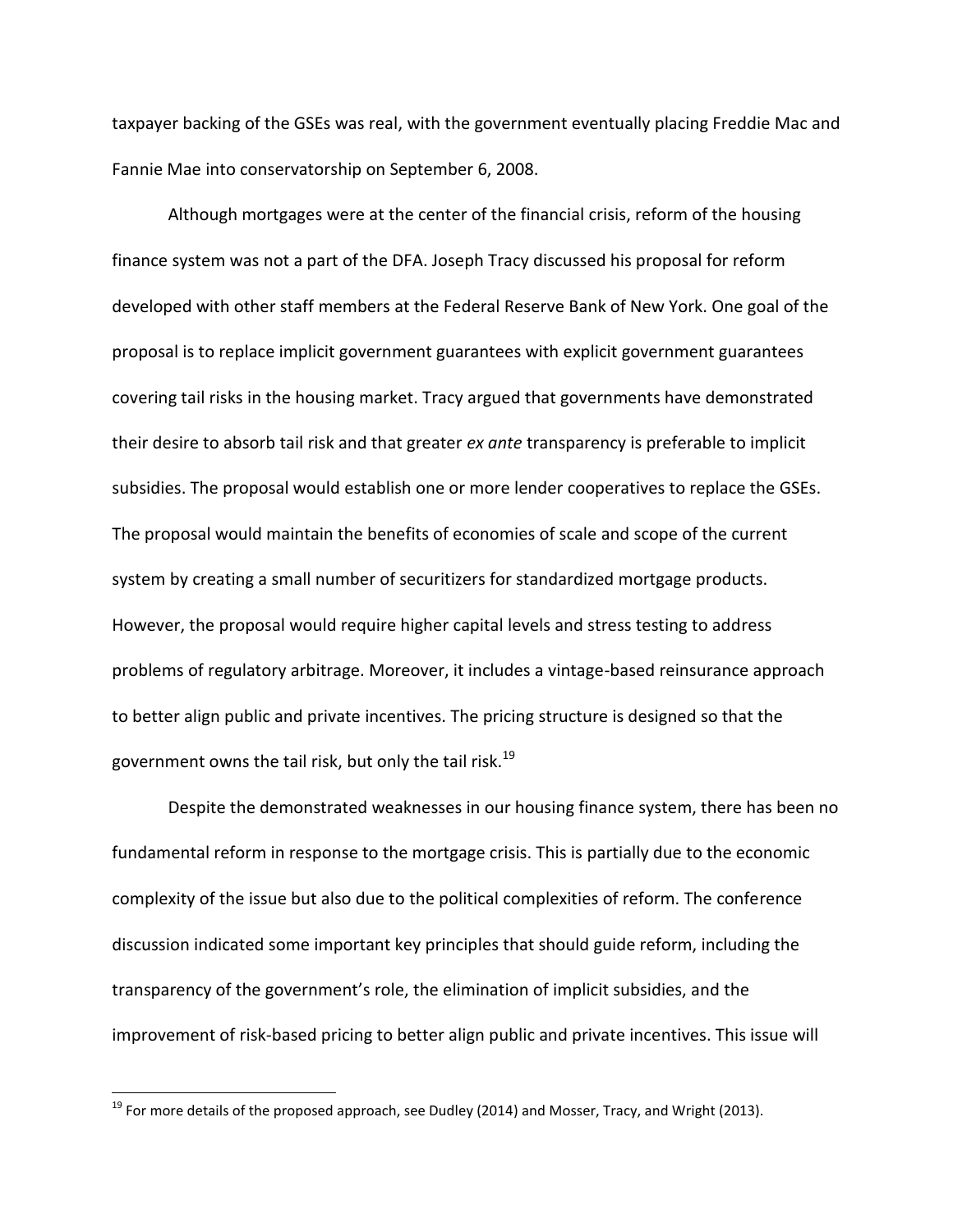be a major public policy question in the U.S. as Congress considers alternative reform proposals.

### **VIII. Concluding Remarks**

The financial crisis has generated fundamental reforms in the financial regulatory system in the U.S. and internationally. Much of this reform was in direct response to the weaknesses revealed in the pre-crisis system. However, future crises are likely to be different than prior crises, and market risks will arise in response to the incentives created by the new regulatory architecture.

The papers in this special issue address fundamental questions related to financial reform and maintaining financial stability. These questions discussed above will be important subjects for economic analysis as well as public policy debate over the coming years. Regulatory reform is still in its early stages and is incomplete in some important areas. There will be intense academic and public interest in determining the impact of the reform efforts and whether they are achieving the goal of enhancing financial stability. The papers in this volume represent an important contribution to that ongoing analysis.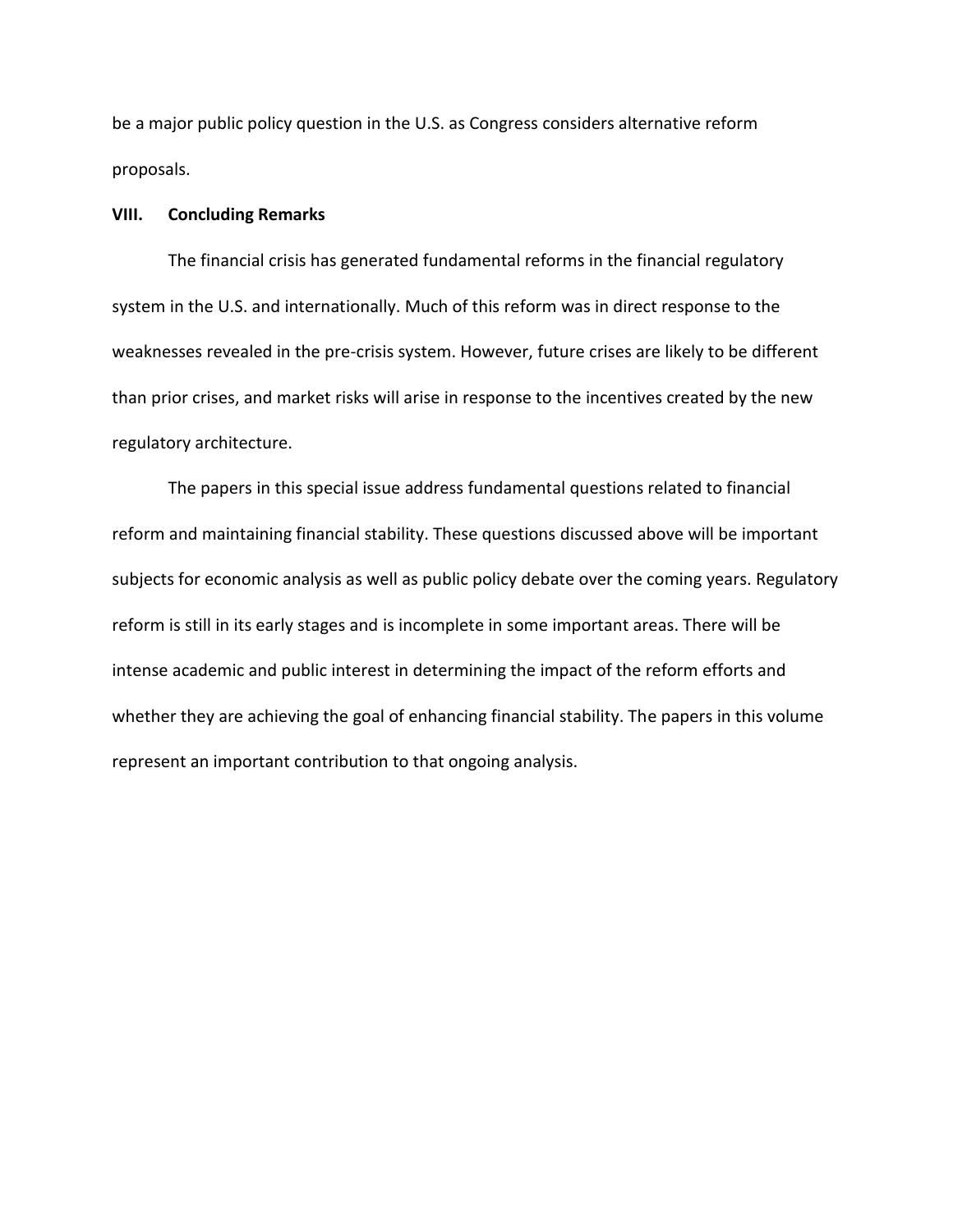## **References**

Acemoglu, Daron, Asuman Ozdaglar, and Alireza Tahbaz-Salehi (2015). "Systemic Risk and Stability in Financial Networks," *American Economic Review* 105, Number 2, 564-608.

Acharya, Viral, Robert Engle, and Matthew Richardson (2012). "Capital Shortfall: A New Approach to Ranking and Regulating Systemic Risks" *American Economic Review*: *Papers & Proceedings* 102(3): 59–64.

Allen, Franklin, and Douglas Gale (2000). "Financial Contagion," *Journal of Political Economy* 108(1), 1–33.

Acharya, Viral, Deniz Anginer, and Joe Warburton (2015). "The End of Market Discipline? Investor Expectations of Implicit State Guarantee," New York University Working Paper.

Bernanke, Ben (2010). "The Supervisory Capital Assessment Program — One Year Later," Speech given at the Federal Reserve Bank of Chicago 46th Annual Conference on Bank Structure and Competition, Chicago, IL, May 6.

Bond, Philip, Itay Goldstein, and Edward Prescott (2010). "Market-Based Corrective Actions," *Review of Financial Studies*, 23(2), 781–820.

Brewer, Eli, and Julapa Jagtiani (2013). "How Much Did Banks Pay to Become Too-Big-to-Fail and to Become Systemically Important?" *Journal of Financial Services Research* 43, 1-35.

Bulow, Jeremy, and Paul Klemperer (2013). "Market-Based Bank Capital Regulation," Stanford University Working Paper No. 2132, September.

Calomiris, Charles, and Richard Herring (2013). "How to Design a Contingent Convertible Debt Requirement," *Journal of Applied Corporate Finance* 25(2), 39-62.

Carmassi, Jacopo and Richard Herring (2015). "The Corporate Complexity of Global Systemically Important Banks," *Journal of Financial Services Research* 49, Number 23, in this special issue.

Dudley, William C. (2014). "Enhancing Financial Stability by Improving Culture in the Financial Services Industry," Speech given at the Workshop on Reforming Culture and Behavior in the Financial Services Industry, Federal Reserve Bank of New York, New York City, October 20. Link: <http://www.newyorkfed.org/newsevents/speeches/2014/dud141020a.html>

Elul, Ronel (2016). "Securitization and Mortgage Default," *Journal of Financial Services Research* 49, Number 23, in this special issue.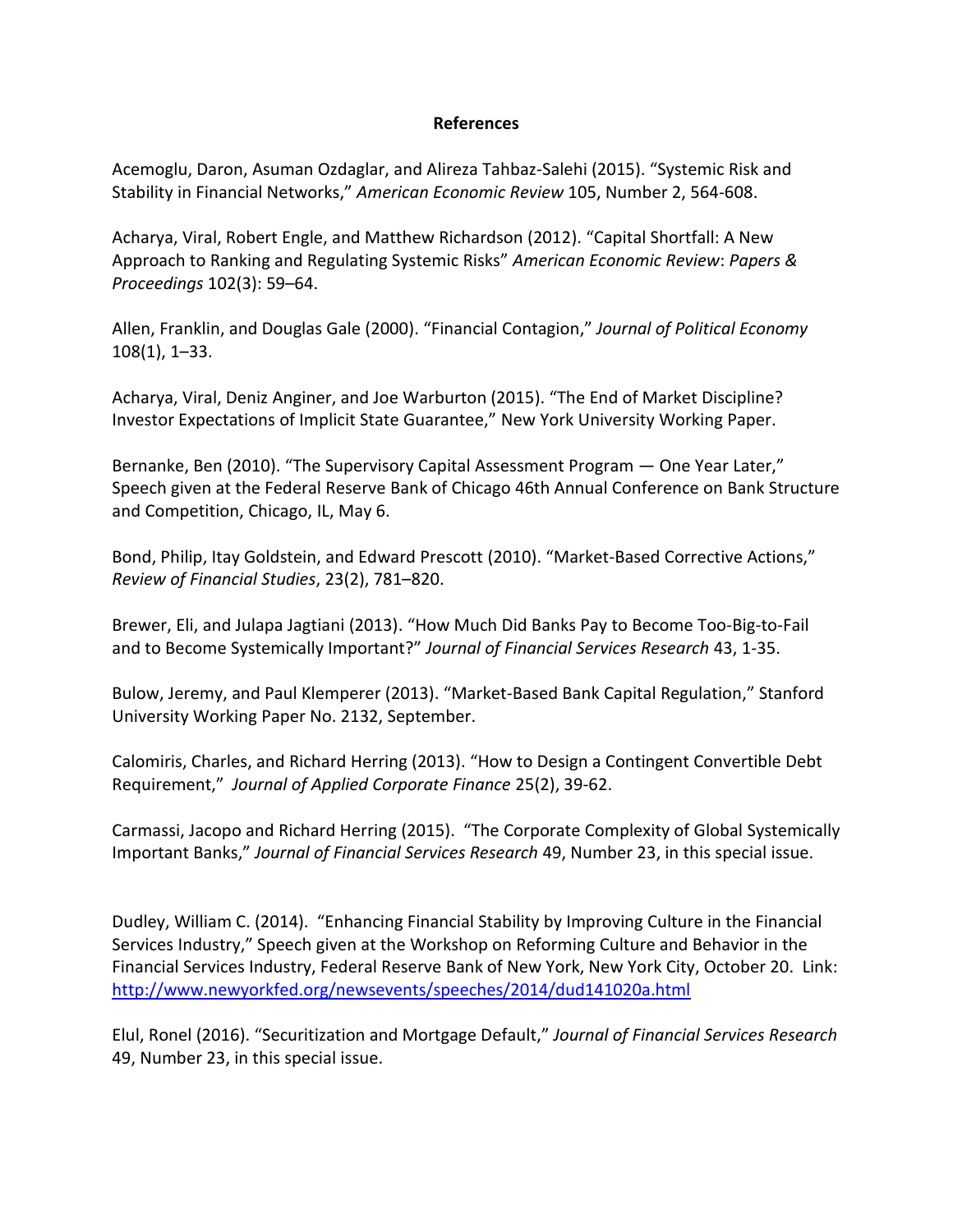Federal Reserve (2014). "Comprehensive Capital Analysis and Review 2013: Assessment Framework and Results," March.

Fleming, Michael, and Asani Sarkar (2014). "The Failure Resolution of Lehman Brothers," Federal Reserve Bank of New York *Economic Policy Review*, March 31.

Freixas, Xavier, Bruno Parigi, and Jean-Charles Rochet (2000). "Systemic Risk, Interbank Relations, and Liquidity Provision by the Central Bank," *Journal of Money, Credit and Banking* 32(3), 611-38.

Goldstein, Itay, and Haresh Sapra (2013). "Should Banks' Stress Test Results Be Disclosed? An Analysis of the Costs and Benefits," *Foundations and Trends in Finance* 8(1), 1-54.

Goldstein, Itay, and Yaron Leitner (2015). "Stress Tests and Information Disclosure," Federal Reserve Bank of Philadelphia, Working Paper 13-26/R.

Gorton, Gary (2009). "The Subprime Panic," *European Financial Management* 15, Number 1, 10-46.

Guntay, Levent, and Paul Kupiec (2016). "Testing for Systemic Risk using Stock Returns," *Journal of Financial Services Research* 49, Number 23, in this special issue.

Haldane, Andrew (2012). "The Dog and The Frisbee," Speech given at the Federal Reserve Bank of Kansas City's 36th Economic Policy Symposium titled "The Changing Policy Landscape", Jackson Hole, Wyoming, August 31.

Haldane, Andrew (2012). "On Being the Right Size," Speech given at the Institute of Economic Affairs' 22nd Annual Series, The 2012 Beesley Lectures, at the Institute of Directors, London, October 25.

Haldane, Andrew (2009). "Rethinking the Financial Network," Speech given at the Financial Student Association, Amsterdam, April 28.

Herring, Richard, and Susan Wachter (1999). "Real Estate Booms and Banking Busts: An International Perspective," Wharton Financial Institutions Center Working Paper 99-27.

Hirshleifer, Jack (1971). "The Private and Social Value of Information and the Reward to Inventive Activity," *The American Economic Review* 61(4), 561–574.

Kapinos, Pavel and Oscar Mitnik (2016) "A Top-Down Approach to Stress-Testing Banks" *Journal of Financial Services Research* 49, Number 2-3, in this special issue.

Kaufman, George (2014). "Too Big to Fail in Banking: What Does It Mean?" *Journal of Financial Stability* 13, 214-223.